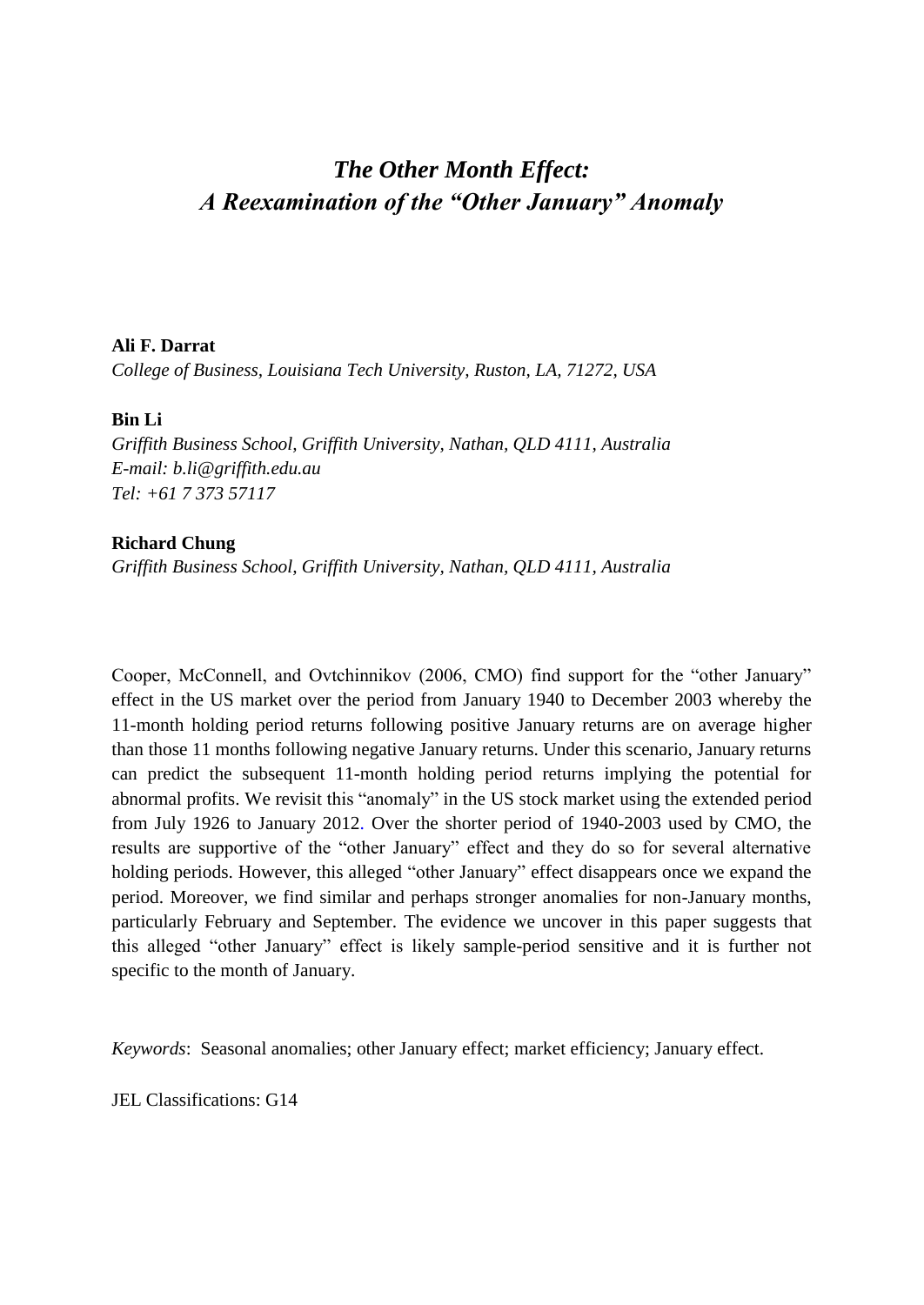# **1. Introduction**

The efficient market hypothesis that asset prices fully reflect all available information is at the core of finance theory (e.g., Fama, 1970). However, this key proposition has been exceedingly disputed in the empirical research through discovering anomalies and violations of the efficient market hypothesis.

Among the well-known anomalies are calendar effects such as the day-of-the-week effect, especially the Monday effect wherein Mondays display significantly negative average returns than other weekdays (Sun and Tong, 2002; Tu, 2003; Brusa and Liu, 2004; Gu, 2004). Another anomaly is the turn-of-the-month effect wherein stock returns are reportedly higher during the first few trading days of the month (Tonchev and Kim, 2004; Kunkel, Compton and Beyer, 2003). Research also reveals some patterns for a month-of-the-year effect, wherein returns in some months are significantly larger/lower than returns in other months. Most notably among these is the January effect that stock returns in January appear significantly greater than returns in other months of the year (Dzhabarov and Ziemba, 2010; Easterday, Sen and Stephan, 2009). Other studies report anomalies in other months particularly December (Russolillo, 2010; and Darrat, Li, Liu and Su, 2011).

We focus in this paper on another anomaly, the "other January" effect, recently discussed by Cooper, McConnell and Ovtchinnikov (2006). Their results over January 1940 to December 2003 suggest that the 11-month holding period returns following positive January returns are on average higher than those 11 months following negative January returns. Thus January returns can predict the subsequent 11-month holding period returns.

In a follow up study, Cooper, McConnell, and Ovtchinnikov (2009) investigate trading strategies using the "other January" effect, and report that the best strategy to earn excess return is to long stocks following a January positive stock returns, and invest in Treasury bills after a negative January stock return. Additional support for the "other January" effect comes from Sturm (2009) who finds that January returns have more predictive powers when the months are in the presidential election cycle.

However, other studies cast doubts on the "other January" effect. Marshall and Visaltanachoti (2010) argue that the trading strategy based on the "other January" effect is no better than a simple buy-and-hold strategy. Perhaps more importantly, several studies fail to find any support for the "other January" effect in international markets, suggesting that the "other January" effect is unique with the US market and cannot be generalized to other international markets ( see for example, Easton and Pinder, 2007; Stivers, Sun, and Sun, 2009; and Bohl and Salm, 2010).

Anomalies in stock returns should appeal to a wide range of market participants, such as portfolio managers and individual investors, in their search for when to buy or sell stocks. Knowledge on seasonality may also help listed companies and private firms as to the optimal timing for issuing new shares to effectively raise capital. If the anomalous pattern is fixed for a specific month, then informed investors can utilize this pattern to earn a risk-free profit. Therefore, investors could employ information on the anomaly findings to predict the future behavior of prices in violation to the efficient market hypothesis, at least in its weak-form sense. However, many alleged anomalies prove sample-period specific. Therefore it is important to use longer and updated time periods to check whether the alleged anomalies still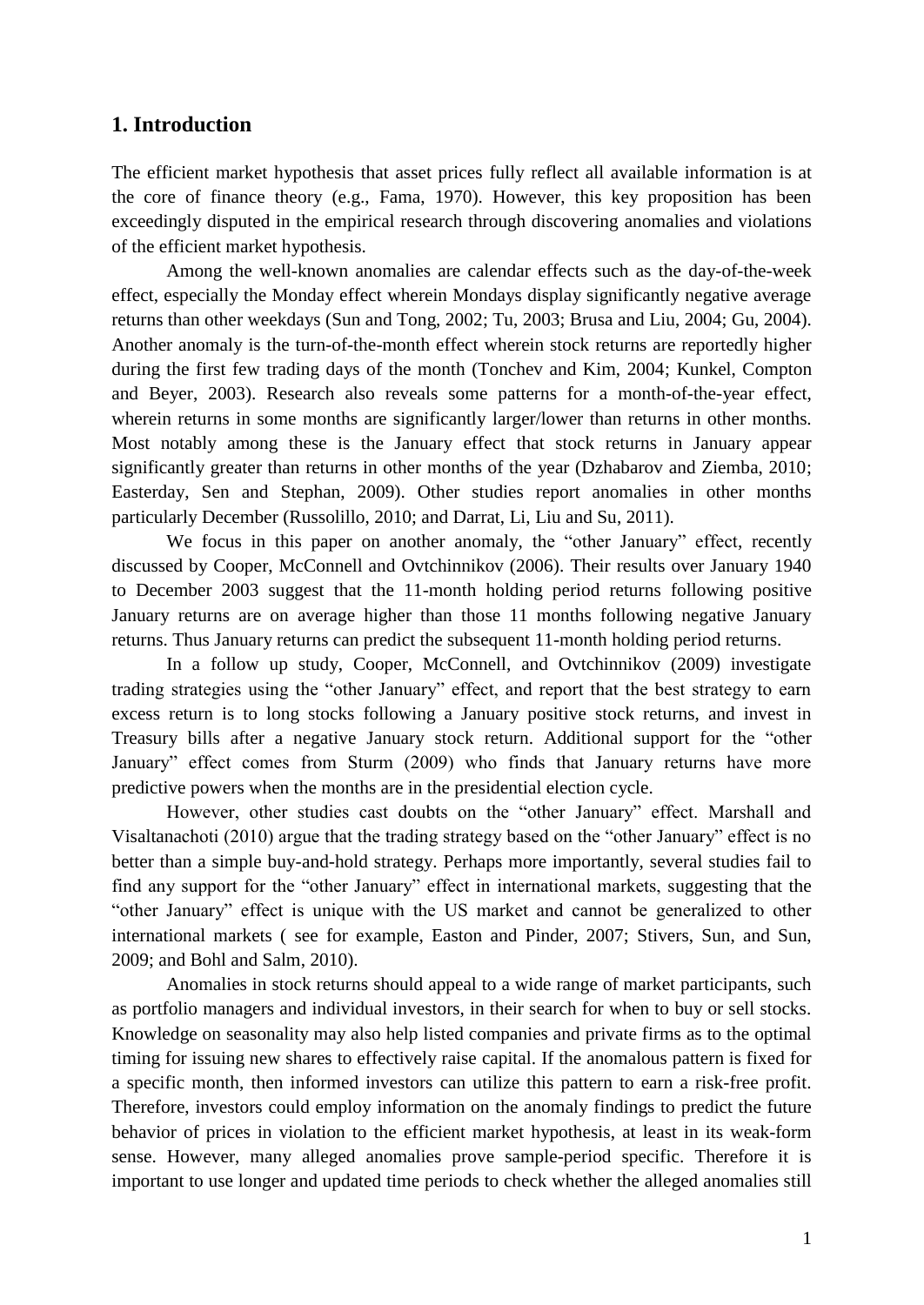exist. Several studies investigate the "other January" effect, but the research thus far has been limited to the 11-month holding period returns following the conditioning month. It seems useful to e examine the case for alternative holding periods.

We revisit the "other January" anomaly in the US stock market using the expanded period from July 1926 to January 2012. The start of our sample represents the earliest observations monthly stock returns available from Professor Kenneth French's Data Library [\(http://mba.tuck.dartmouth.edu/pages/faculty/ken.french/data\\_library.html\)](http://mba.tuck.dartmouth.edu/pages/faculty/ken.french/data_library.html). We also extend our analysis to holding period returns following other non-January months, which we term it as the "other month" effect. Furthermore, we examine the effect for the holding periods of 1, 3, and 6 months, in addition to 11 months. Using the same sample period as Cooper, McConnell and Ovtchinnikov's (i.e., 1940-2003), the results confirm the "other January" effect for the alternative holding periods of 1, 3 and 6 months. However, this "anomaly" disappears once the sample is extended beyond 2003, suggesting that the "other January" effect is not only market specific, but it is also sample period specific. In addition, this effect may not be unique with January as similar results emerged with other months.

The rest of the paper is planned as follows. Section 2 describes the data and Section 3 outlines the methodology. Section 4 presents the empirical findings and Section 5 concludes.

#### **2. Data**

1

Our data are monthly and all come from French's Data Library covering the period from July 1926 through January 2012 (1,027 monthly observations). The excess return on the market is the value-weighted return on all NYSE, AMEX, and NASDAQ stocks (from the CRSP) minus the one-month Treasury bill rate (from Ibbotson Associates). We also convert the excess return to the raw return by adding it with the one-month Treasury bill rate. The return is shown in discrete terms. We calculate holding period returns by accumulating the period in each month over the number of holding period.

Table 1 provides summary statistics for the monthly excess market returns. The statistics include the number of observations, the numbers of positive and negative returns, mean, median, minimum, maximum, standard deviation, skewness, kurtosis, and the Jarque-Bera statistics for the monthly returns in different months. As the table suggests, the mean returns in September (-1.10%) and October (-0.06%) are much lower than the mean return in December (1.52%) and January (1.27%). December has the highest return and also generally displays the lowest standard deviation<sup>1</sup>. Generally speaking, the number of positive returns is greater than the number of negative returns except for September which has 39 positive returns and 46 negative returns. In unison with the mean/standard deviation statistics, December has the largest number of positive returns (68) and lowest number of negative returns (18). The Jarque-Bera statistics suggest that the monthly returns are not normally distributed except for January and November.

<sup>&</sup>lt;sup>1</sup> Darrat, Li, Liu and Su (2011) report similar return characteristics for December in the US data.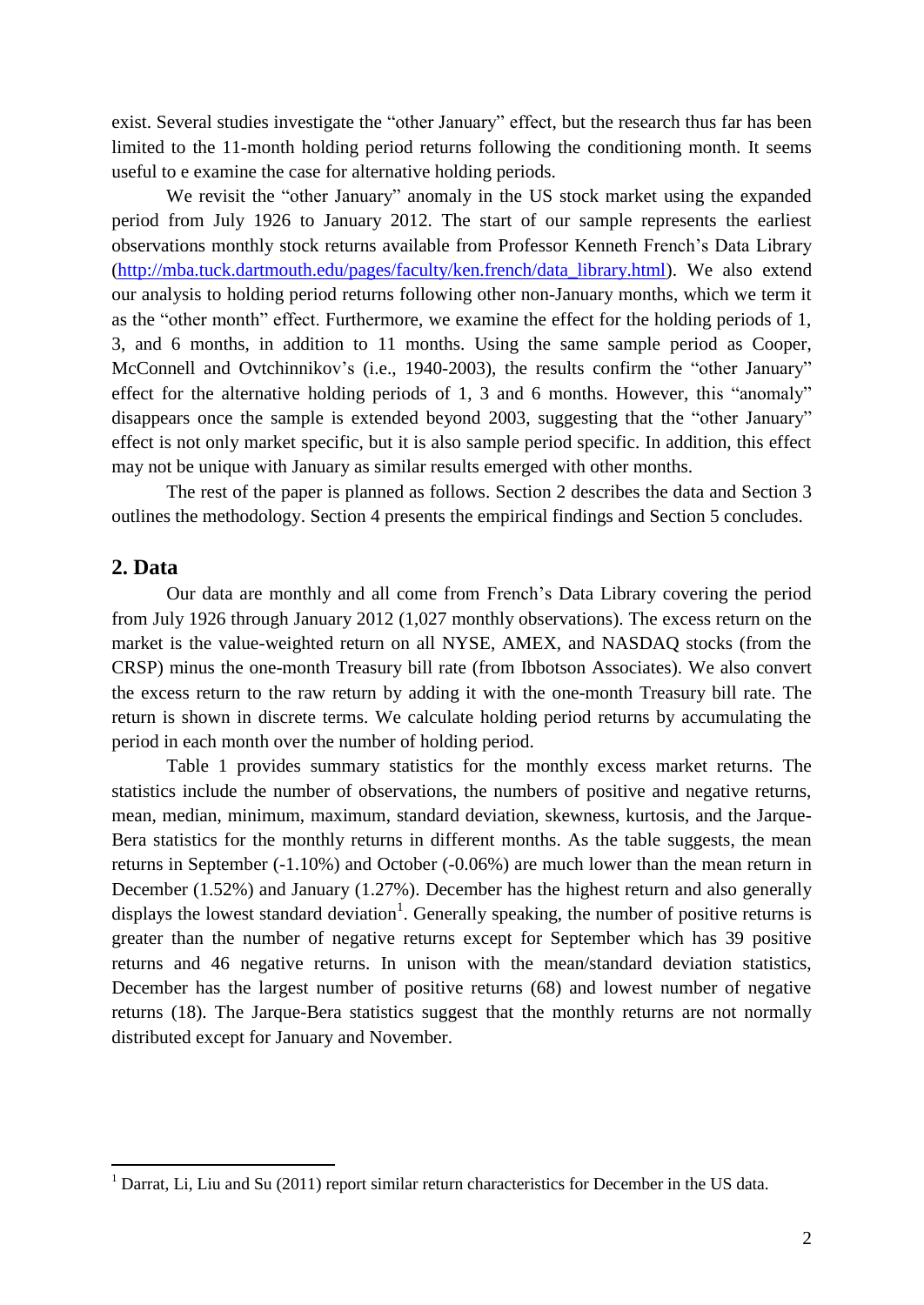| <b>Variable</b> | <b>Number</b> | # of<br><b>Positive</b><br><b>Returns</b> | # of<br><b>Negative</b><br><b>Returns</b> | Mean    | <b>Median</b> | Std.Dev. | Min      | <b>Max</b> | <b>Skewness</b> | <b>Kurtosis</b> | <b>JB</b> Statistics | <b>JB</b> p-value |
|-----------------|---------------|-------------------------------------------|-------------------------------------------|---------|---------------|----------|----------|------------|-----------------|-----------------|----------------------|-------------------|
| January         | 86            | 54                                        | 32                                        | 1.27    | 1.49          | 4.74     | $-7.93$  | 13.58      | 0.26            | 0.04            | 0.98                 | 0.61              |
| February        | 85            | 47                                        | 38                                        | 0.23    | 0.48          | 4.08     | $-15.00$ | 10.90      | $-0.65$         | 2.03            | 20.69                | $0.00\,$          |
| March           | 85            | 53                                        | 32                                        | 0.42    | 0.93          | 4.93     | $-23.70$ | 8.80       | $-1.84$         | 6.58            | 201.25               | 0.00              |
| April           | 85            | 53                                        | 32                                        | 1.06    | 0.66          | 6.49     | $-18.03$ | 38.27      | 1.94            | 12.58           | 613.28               | 0.00              |
| May             | 85            | 52                                        | 33                                        | 0.23    | 1.34          | 5.81     | $-22.01$ | 21.15      | $-0.86$         | 4.88            | 94.75                | 0.00              |
| June            | 85            | 44                                        | 41                                        | 0.54    | 0.29          | 5.26     | $-16.06$ | 23.61      | 0.85            | 4.61            | 85.45                | 0.00              |
| July            | 86            | 47                                        | 39                                        | 1.21    | 1.19          | 5.90     | $-10.83$ | 33.72      | 1.76            | 9.60            | 374.43               | 0.00              |
| August          | 86            | 53                                        | 33                                        | 0.95    | 1.17          | 6.09     | $-16.20$ | 36.57      | 2.07            | 13.39           | 704.21               | 0.00              |
| September       | 86            | 39                                        | 46                                        | $-1.10$ | $-0.34$       | 5.97     | $-29.04$ | 15.95      | $-1.25$         | 5.05            | 114.08               | 0.00              |
| October         | 86            | 47                                        | 39                                        | $-0.06$ | 0.54          | 6.31     | $-23.14$ | 16.05      | $-1.06$         | 2.97            | 47.87                | 0.00              |
| November        | 86            | 58                                        | 28                                        | 1.18    | 1.88          | 5.22     | $-12.70$ | 11.75      | $-0.61$         | 0.28            | 5.66                 | 0.06              |
| December        |               |                                           |                                           |         |               |          |          |            |                 |                 |                      |                   |
|                 | 86            | 68                                        | 18                                        | 1.52    | 1.52          | 3.67     | $-13.46$ | 10.30      | $-0.89$         | 2.73            | 37.94                | 0.00              |
| ALL             | 1027          | 615                                       | 411                                       | 0.62    | 0.96          | 5.46     | $-29.04$ | 38.27      | 0.17            | 7.44            | 2370.40              | $0.00\,$          |

**Table 1: Summary Statistics of Monthly Excess Stock Returns (July 1926 – January 2012)** 

*Notes*: All returns are in percentages.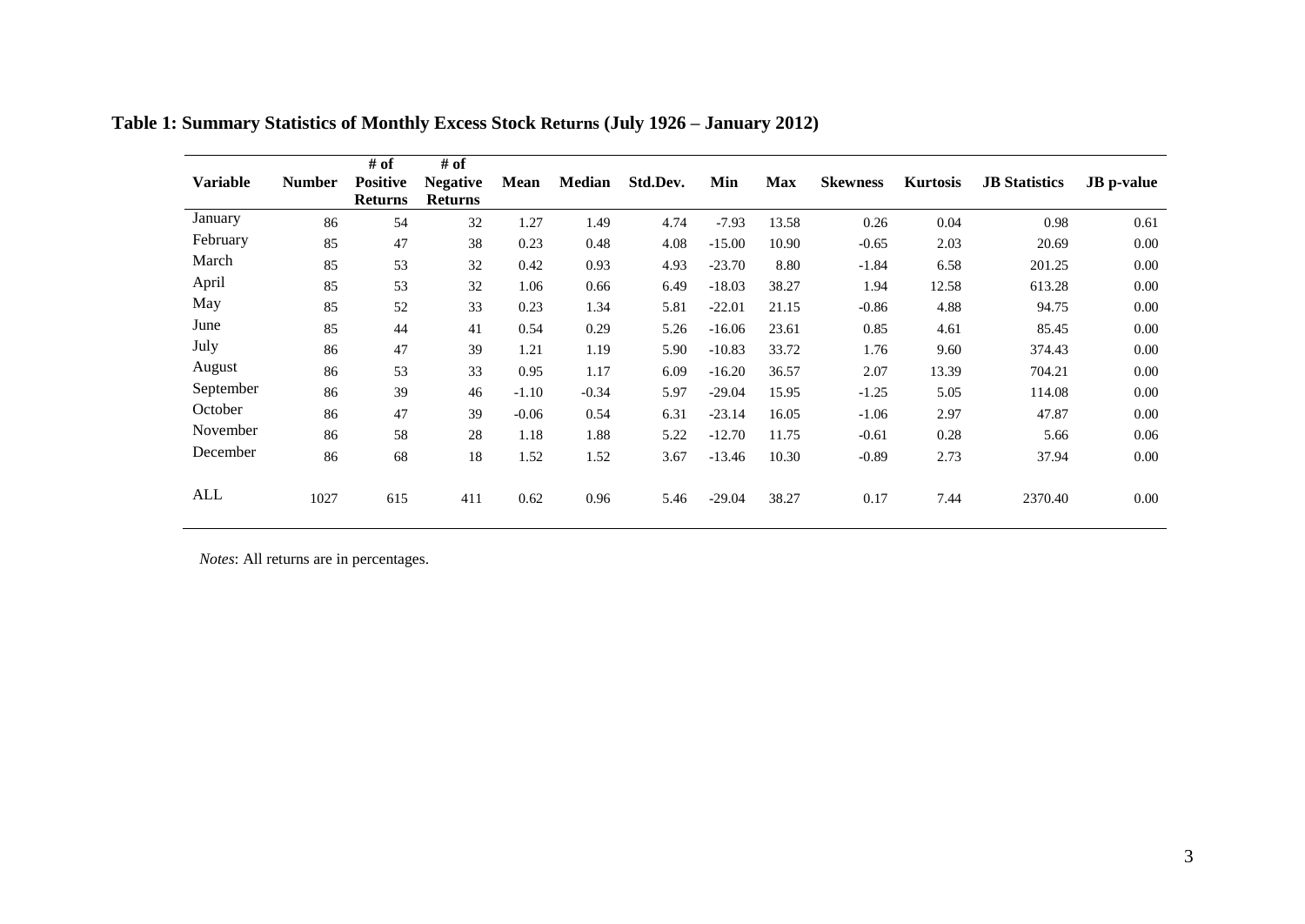#### **3. Methodology**

To test the mean differences, we use a simple t-test. We examine the other month effect by comparing the difference between the average of the accumulated k-month returns following the positive conditioning month and the average of the accumulated k-month returns following the negative conditioning month. The conditioning months range from January to December. For example, if it is January, we are testing the other January effect. If December, we are testing the other December effect, etc. The holding period K ranges from 1, 3, 6, and 11 months.

The means test is essentially the same as the linear regression used in Cooper, McConnell and Ovtchinnikov (2006), where the accumulated 11 months returns are regressed on a dummy variable taking one when the January return is positive and zero otherwise<sup>2</sup>.

# **4. Empirical Results**

1

Table 2 presents the results for our expanded sample period over July 1926 through January 2012. We report the mean and the standard deviation of the accumulated k-month excess market returns following any positive/negative return in any of the 12 conditioning months. We also provide the number of positive and negative conditioning months. The holding period k varies over 1, 3, 6, and 11. Furthermore, to test the other month effect, we provide the spread between the accumulated k-month excess market returns following positive and those following the negative returns along with their associated standard errors.

Consider first the "other January" effect of Cooper, McConnell and Ovtchinnikov (2006) within our expanded period (July 1926 - January 2012). Contrary to them, the results in Table 2 indicate that the 11-month returns following positive January returns are not statistically different from those following negative January returns. Rather, the 6-month accumulated returns following positive January returns are on average 5.30% larger than those following negative January returns. This finding suggests that there is a momentum in the first 6 months, but it reverts in the following 5 months.

Second, another interesting feature of Table 2 is that holding period returns following positive February returns are lower than those following negative February returns. For example, the spread for 3-month holding period is -6.50% and the spread for the 6-month holding period is  $-7.21\%$ , and both are statistically significant at the 5% level.

Third, though September has less positive than negative returns (see Table 1), the 3 month and 6-month holding period returns have higher average returns following positive September returns. For other months, there are no statistical difference between the returns following positive returns in that conditioning month and the ones following negative returns.

We check the robustness of our results, as Cooper, McConnell and Ovtchinnikov (2006) did, by performing the tests on raw market returns. As Table 3 suggests, the results remain essentially the same as those reported in Table 2.

<sup>&</sup>lt;sup>2</sup> Cooper, McConnell and Ovtchinnikov also use a randomized-bootstrap procedure but the results are essentially the same as those from the simple mean test. To minimize unnecessary econometrical complexity, we confine our attention to results from simple means tests.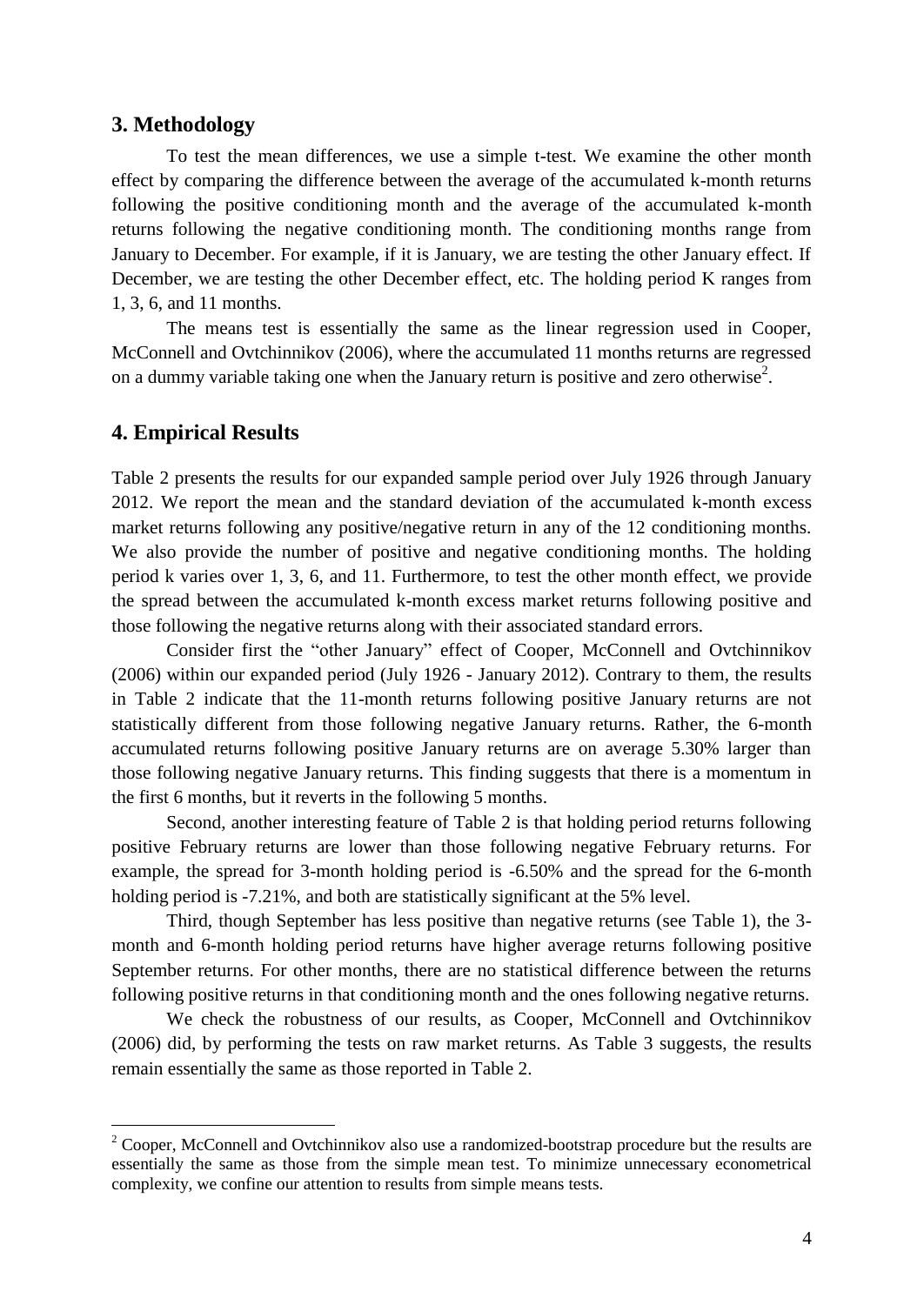|           |         |          |         | 3       |          |          | 6       |         |          |         | 11      |         |
|-----------|---------|----------|---------|---------|----------|----------|---------|---------|----------|---------|---------|---------|
|           | $+$     | $\equiv$ | Diff    | $+$     | $\equiv$ | Diff     | $+$     |         | Diff     | $+$     |         | Diff    |
| January   | 0.75    | $-0.62$  | 1.37    | 2.70    | $-0.27$  | $2.96*$  | 5.70    | $-0.14$ | $5.83**$ | 8.90    | 2.66    | 6.24    |
|           | (4.29)  | (3.61)   | (0.85)  | (6.94)  | (7.67)   | (1.65)   | (10.76) | (12.85) | (2.68)   | (18.94) | (20.75) | (4.46)  |
|           | $[53]$  | $[32]$   |         | $[53]$  | $[32]$   |          | $[53]$  | $[32]$  |          | $[53]$  | $[32]$  |         |
| February  | 0.30    | 0.57     | $-0.27$ | $-0.43$ | 4.95     | $-5.37*$ | 1.95    | 7.52    | $-5.57$  | 6.09    | 10.46   | $-4.37$ |
|           | (5.27)  | (4.55)   | (1.06)  | (10.50) | (14.64)  | (2.84)   | (9.20)  | (20.51) | (3.53)   | (17.81) | (27.43) | (5.05)  |
|           | $[47]$  | $[38]$   |         | $[47]$  | $[38]$   |          | $[47]$  | $[38]$  |          | $[47]$  | $[38]$  |         |
| March     | 1.94    | $-0.38$  | 2.32    | 3.59    | $-0.27$  | 3.86     | 3.65    | 2.21    | 1.44     | 8.65    | 7.09    | 1.56    |
|           | (6.41)  | (6.47)   | (1.45)  | (14.23) | (13.06)  | (3.02)   | (15.75) | (18.37) | (3.82)   | (21.47) | (26.43) | (5.48)  |
|           | $[53]$  | $[32]$   |         | $[53]$  | $[32]$   |          | $[53]$  | $[32]$  |          | $[52]$  | $[32]$  |         |
| April     | 0.81    | $-0.74$  | 1.55    | 2.45    | 0.88     | 1.57     | 3.19    | $-1.11$ | 4.30     | 9.80    | 2.92    | 6.89    |
|           | (5.56)  | (6.17)   | (1.36)  | (8.66)  | (8.78)   | (1.94)   | (12.27) | (14.95) | (3.06)   | (18.66) | (23.78) | (4.87)  |
|           | $[53]$  | $[32]$   |         | $[53]$  | $[32]$   |          | $[53]$  | $[32]$  |          | $[52]$  | $[32]$  |         |
| May       | 0.28    | 0.96     | $-0.68$ | 1.88    | 4.23     | $-2.35$  | 3.67    | 1.34    | 2.32     | 8.54    | 7.30    | 1.24    |
|           | (3.85)  | (6.97)   | (1.29)  | (6.99)  | (17.26)  | (3.10)   | (13.40) | (16.80) | (3.41)   | (18.74) | (25.33) | (5.09)  |
|           | $[52]$  | $[33]$   |         | $[52]$  | [33]     |          | $[52]$  | $[33]$  |          | $[52]$  | $[32]$  |         |
| June      | 0.49    | 1.94     | $-1.45$ | 1.01    | 1.42     | $-0.41$  | 4.47    | 3.41    | 1.06     | 8.64    | 7.63    | 1.00    |
|           | (4.70)  | (7.01)   | (1.31)  | (8.60)  | (16.55)  | (2.90)   | (13.95) | (17.44) | (3.44)   | (20.19) | (28.68) | (5.45)  |
|           | $[44]$  | [41]     |         | $[44]$  | [41]     |          | $[44]$  | [41]    |          | $[44]$  | [40]    |         |
| July      | 1.43    | 0.37     | 1.06    | 0.33    | $-1.13$  | 1.46     | 4.83    | 3.01    | 1.82     | 8.70    | 5.48    | 3.22    |
|           | (6.21)  | (5.96)   | (1.28)  | (9.23)  | (9.80)   | (2.03)   | (14.44) | (14.63) | (3.09)   | (22.20) | (22.53) | (4.84)  |
|           | $[47]$  | $[39]$   |         | $[47]$  | $[39]$   |          | $[47]$  | $[39]$  |          | $[47]$  | $[38]$  |         |
| August    | $-1.09$ | $-1.12$  | 0.04    | $-0.45$ | 1.16     | $-1.61$  | 2.98    | 4.03    | $-1.05$  | 6.93    | 6.92    | 0.02    |
|           | (5.81)  | (6.31)   | (1.34)  | (12.64) | (8.59)   | (2.31)   | (15.94) | (13.13) | (3.21)   | (20.59) | (17.90) | (4.24)  |
|           | $[53]$  | $[33]$   |         | $[53]$  | $[33]$   |          | $[53]$  | $[32]$  |          | $[53]$  | $[32]$  |         |
| September | 1.22    | $-1.13$  | $2.35*$ | 5.76    | 0.22     | $5.53**$ | 8.47    | 1.75    | $6.72**$ | 10.53   | 7.23    | 3.30    |
|           | (3.77)  | (7.70)   | (1.27)  | (6.67)  | (10.93)  | (1.91)   | (11.61) | (16.12) | (3.01)   | (18.17) | (18.93) | (4.01)  |
|           | $[39]$  | $[47]$   |         | $[39]$  | $[47]$   |          | $[39]$  | $[46]$  |          | $[39]$  | $[46]$  |         |
| October   | 1.51    | 0.79     | 0.73    | 3.96    | 4.22     | $-0.27$  | 5.32    | 6.73    | $-1.41$  | 6.83    | 9.27    | $-2.45$ |
|           | (4.35)  | (6.15)   | (1.16)  | (8.01)  | (9.02)   | (1.83)   | (13.08) | (13.10) | (2.82)   | (17.34) | (21.20) | (4.21)  |
|           | $[47]$  | $[39]$   |         | $[47]$  | $[39]$   |          | $[46]$  | $[39]$  |          | $[46]$  | $[39]$  |         |
| November  | 1.77    | 1.01     | 0.76    | 3.65    | 1.78     | 1.87     | 6.50    | 1.94    | 4.56     | 7.55    | 3.40    | 4.15    |
|           | (2.98)  | (4.83)   | (0.98)  | (7.39)  | (8.65)   | (1.91)   | (10.40) | (19.90) | (3.94)   | (15.53) | (21.39) | (4.47)  |
|           | $[58]$  | $[28]$   |         | $[58]$  | $[27]$   |          | $[58]$  | $[27]$  |          | $[58]$  | $[27]$  |         |
| December  | 1.22    | 1.49     | $-0.27$ | 2.32    | 0.38     | 1.94     | 4.92    | 0.18    | 4.74     | 6.88    | 2.96    | 3.92    |
|           | (4.20)  | (6.54)   | (1.61)  | (7.37)  | (11.38)  | (2.77)   | (12.32) | (20.65) | (5.08)   | (17.48) | (24.70) | (6.14)  |
|           | [68]    | $[18]$   |         | [67]    | $[18]$   |          | [67]    | [18]    |          | [67]    | $[18]$  |         |

**Table 2: Testing "Other Month" Anomalies (July 1926 – January 2012)**

*Notes*: All returns are in percentages. 1, 3, 6, and 11 indicate holding periods. "Diff" refers to the spread between returns following positive returns in the conditioning month and those following negative returns. Standard errors are placed in parentheses below the means. Numbers of positive/negative returns are placed in squared brackets. \*\* and \* denote statistical significance at the 5% and 10% levels, respectively.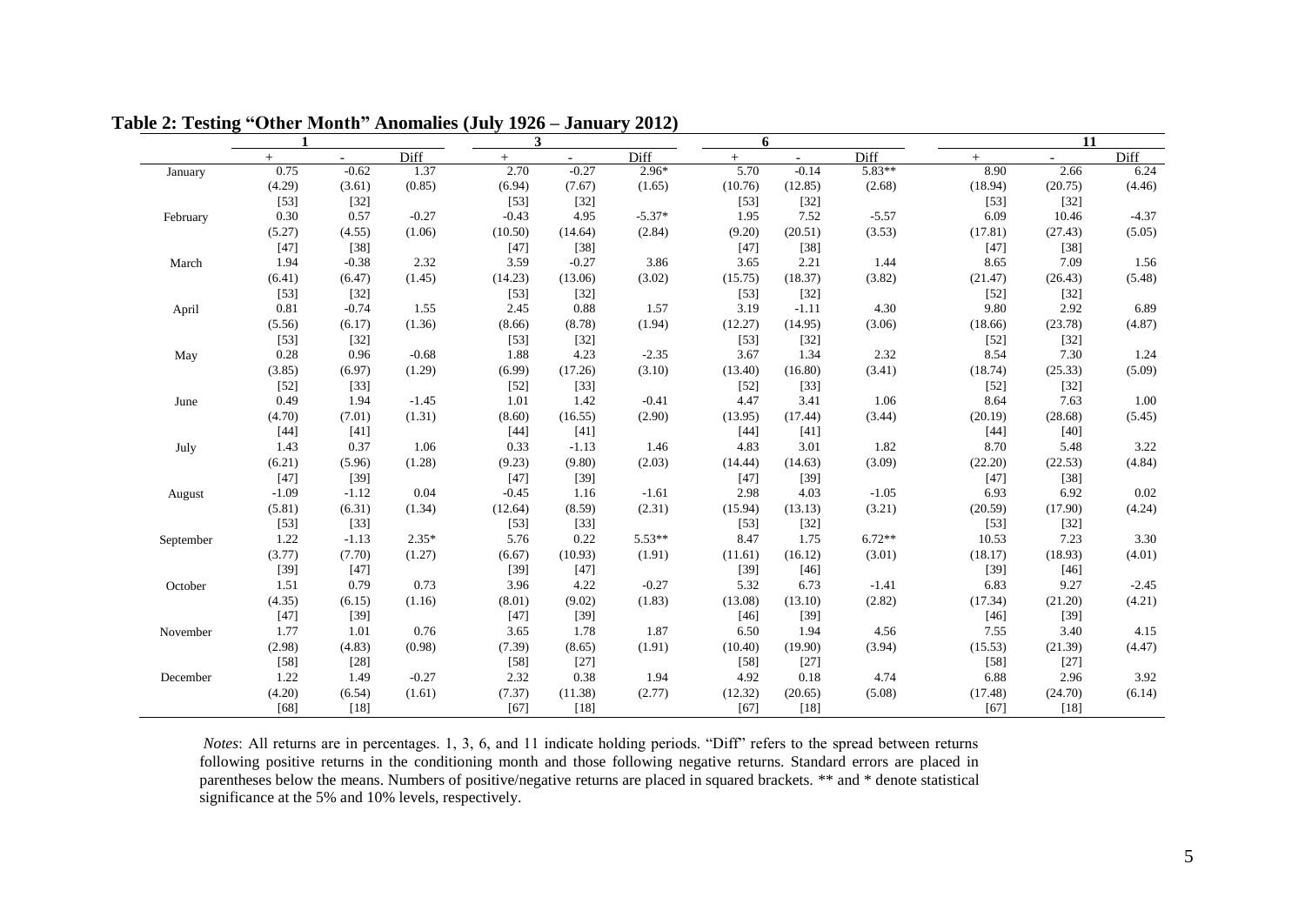|           | $\mathbf{1}$ |                          |         | 3       |                          |           | 6       |                          |           |         | 11      |         |
|-----------|--------------|--------------------------|---------|---------|--------------------------|-----------|---------|--------------------------|-----------|---------|---------|---------|
|           | $+$          | $\overline{\phantom{a}}$ | Diff    | $+$     | $\overline{\phantom{a}}$ | Diff      | $+$     | $\overline{\phantom{a}}$ | Diff      | $+$     | $\sim$  | Diff    |
| January   | 1.06         | $-0.50$                  | $1.56*$ | 3.38    | 0.76                     | 2.62      | 7.08    | 1.99                     | $5.08**$  | 11.68   | 6.54    | 5.14    |
|           | (4.25)       | (3.59)                   | (0.86)  | (7.01)  | (7.63)                   | (1.66)    | (11.32) | (11.75)                  | (2.58)    | (19.66) | (18.87) | (4.25)  |
|           | $[55]$       | $[30]$                   |         | $[55]$  | $[30]$                   |           | $[55]$  | $[30]$                   |           | $[55]$  | $[30]$  |         |
| February  | 0.26         | 1.34                     | $-1.07$ | 0.13    | 6.61                     | $-6.48**$ | 3.19    | 10.40                    | $-7.21**$ | 8.85    | 14.82   | $-5.97$ |
|           | (5.54)       | (3.96)                   | (1.03)  | (10.59) | (14.47)                  | (2.84)    | (10.02) | (19.83)                  | (3.52)    | (17.89) | (27.10) | (5.05)  |
|           | $[49]$       | $[36]$                   |         | $[49]$  | $[36]$                   |           | $[49]$  | $[36]$                   |           | $[49]$  | $[36]$  |         |
| March     | 2.23         | $-0.08$                  | 2.31    | 4.50    | 0.61                     | 3.88      | 5.50    | 3.94                     | 1.56      | 12.10   | 10.27   | 1.83    |
|           | (6.39)       | (6.49)                   | (1.45)  | (14.16) | (13.02)                  | (3.01)    | (15.51) | (18.16)                  | (3.77)    | (20.81) | (26.54) | (5.44)  |
|           | $[53]$       | $[32]$                   |         | $[53]$  | $[32]$                   |           | $[53]$  | $[32]$                   |           | $[52]$  | $[32]$  |         |
| April     | 1.05         | $-0.43$                  | 1.48    | 3.20    | 1.92                     | 1.29      | 5.06    | 0.30                     | 4.76      | 13.35   | 5.43    | 7.91    |
|           | (5.53)       | (6.27)                   | (1.39)  | (8.47)  | (8.74)                   | (1.95)    | (11.93) | (14.92)                  | (3.10)    | (18.03) | (24.15) | (4.98)  |
|           | $[55]$       | $[30]$                   |         | $[55]$  | $[30]$                   |           | $[55]$  | $[30]$                   |           | $[54]$  | $[30]$  |         |
| May       | 0.64         | 1.15                     | $-0.51$ | 2.71    | 5.30                     | $-2.59$   | 5.39    | 3.17                     | 2.21      | 11.91   | 10.55   | 1.36    |
|           | (3.82)       | (7.02)                   | (1.31)  | (6.72)  | (17.39)                  | (3.15)    | (12.97) | (17.01)                  | (3.44)    | (17.94) | (25.90) | (5.17)  |
|           | $[53]$       | $[32]$                   |         | $[53]$  | $[32]$                   |           | $[53]$  | $[32]$                   |           | $[53]$  | $[31]$  |         |
| June      | 0.71         | 2.40                     | $-1.69$ | 1.69    | 2.59                     | $-0.91$   | 6.08    | 5.38                     | 0.70      | 11.63   | 11.35   | 0.28    |
|           | (4.63)       | (7.03)                   | (1.32)  | (8.42)  | (16.79)                  | (2.97)    | (13.39) | (17.76)                  | (3.45)    | (19.58) | (29.20) | (5.52)  |
|           | $[46]$       | $[39]$                   |         | $[46]$  | $[39]$                   |           | $[46]$  | $[39]$                   |           | $[46]$  | $[38]$  |         |
| July      | 1.67         | 0.73                     | 0.93    | 1.07    | $-0.03$                  | 1.11      | 6.33    | 5.15                     | 1.19      | 11.54   | 9.42    | 2.12    |
|           | (6.22)       | (5.92)                   | (1.28)  | (9.08)  | (9.91)                   | (2.03)    | (14.25) | (14.80)                  | (3.10)    | (21.84) | (22.81) | (4.86)  |
|           | $[47]$       | $[39]$                   |         | $[47]$  | $[39]$                   |           | $[47]$  | $[39]$                   |           | $[47]$  | $[38]$  |         |
| August    | $-0.77$      | $-0.86$                  | 0.09    | 0.42    | 2.14                     | $-1.72$   | 4.49    | 6.32                     | $-1.83$   | 9.77    | 11.12   | $-1.35$ |
|           | (5.79)       | (6.36)                   | (1.36)  | (12.51) | (8.75)                   | (2.32)    | (15.80) | (13.19)                  | (3.21)    | (20.38) | (17.70) | (4.20)  |
|           | $[54]$       | $[32]$                   |         | $[54]$  | $[32]$                   |           | $[54]$  | $[31]$                   |           | $[54]$  | $[31]$  |         |
| September | 1.12         | $-0.67$                  | 1.79    | 6.10    | 1.03                     | 5.07**    | 9.27    | 3.76                     | $5.51*$   | 14.18   | 9.80    | 4.38    |
|           | (3.82)       | (8.07)                   | (1.36)  | (6.26)  | (11.62)                  | (2.02)    | (11.13) | (17.21)                  | (3.16)    | (16.77) | (19.93) | (3.98)  |
|           | $[44]$       | $[42]$                   |         | $[44]$  | $[42]$                   |           | $[44]$  | $[41]$                   |           | $[44]$  | $[41]$  |         |
| October   | 1.98         | 0.82                     | 1.16    | 5.10    | 4.76                     | 0.34      | 7.50    | 8.05                     | $-0.55$   | 10.62   | 12.05   | $-1.43$ |
|           | (4.55)       | (6.01)                   | (1.16)  | (8.11)  | (8.92)                   | (1.83)    | (13.25) | (12.92)                  | (2.81)    | (17.29) | (20.98) | (4.19)  |
|           | $[48]$       | $[38]$                   |         | $[48]$  | $[38]$                   |           | $[47]$  | $[38]$                   |           | $[47]$  | $[38]$  |         |
| November  | 2.07         | 1.27                     | 0.80    | 4.53    | 2.58                     | 1.95      | 8.20    | 3.73                     | 4.47      | 10.79   | 6.80    | 3.99    |
|           | (2.86)       | (4.93)                   | (1.01)  | (7.10)  | (9.10)                   | (1.99)    | (10.02) | (20.47)                  | (4.10)    | (14.94) | (21.55) | (4.54)  |
|           | $[59]$       | $[27]$                   |         | $[59]$  | $[26]$                   |           | $[59]$  | $[26]$                   |           | $[59]$  | $[26]$  |         |
| December  | 1.46         | 2.01                     | $-0.54$ | 3.16    | 1.12                     | 2.04      | 6.35    | 2.86                     | 3.49      | 10.14   | 5.99    | 4.15    |
|           | (4.23)       | (6.72)                   | (1.73)  | (7.38)  | (11.87)                  | (3.02)    | (12.81) | (20.17)                  | (5.24)    | (17.79) | (23.67) | (6.22)  |
|           | $[70]$       | $[16]$                   |         | [69]    | $[16]$                   |           | [69]    | $[16]$                   |           | [69]    | [16]    |         |

**Table 3: Testing the "Other Month" Anomalies with Raw Returns (July 1926 – January 2012)**

*Notes*: See notes to Table 2.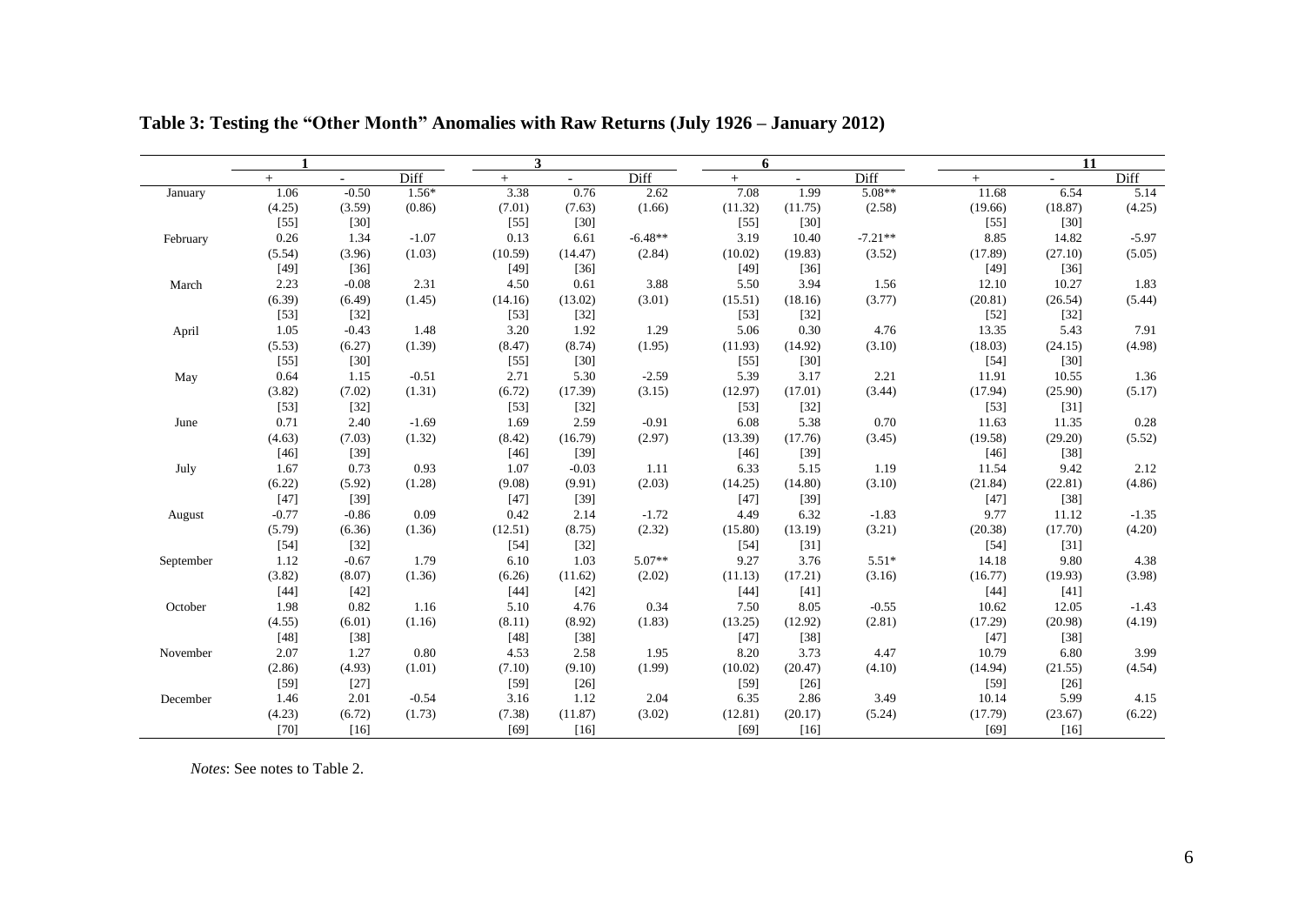|              | $\mathbf{1}$ |         |          | 3      |         |          | 6       |         |          |         | 11                       |           |
|--------------|--------------|---------|----------|--------|---------|----------|---------|---------|----------|---------|--------------------------|-----------|
|              | $+$          | $\sim$  | Diff     | $+$    | $ \,$   | Diff     | $+$     | $\sim$  | Diff     | $+$     | $\overline{\phantom{a}}$ | Diff      |
| January      | 0.77         | $-0.99$ | $1.75**$ | 3.27   | $-0.66$ | $3.93**$ | 6.47    | $-2.69$ | $9.16**$ | 12.25   | $-2.98$                  | $15.22**$ |
|              | (3.69)       | (3.03)  | (0.83)   | (6.50) | (6.01)  | (1.59)   | (7.69)  | (11.85) | (2.68)   | (12.84) | (14.89)                  | (3.59)    |
|              | [41]         | $[23]$  |          | $[41]$ | $[23]$  |          | [41]    | $[23]$  |          | [41]    | $[23]$                   |           |
| February     | 1.59         | 0.13    | 1.45     | 2.16   | 2.20    | $-0.04$  | 3.42    | 3.26    | $0.16\,$ | 9.29    | 6.57                     | 2.72      |
|              | (2.57)       | (4.60)  | (0.94)   | (7.59) | (8.48)  | (2.00)   | (8.49)  | (12.37) | (2.70)   | (13.14) | (17.34)                  | (3.86)    |
|              | $[35]$       | $[29]$  |          | $[35]$ | $[29]$  |          | $[35]$  | $[29]$  |          | $[35]$  | $[29]$                   |           |
| March        | 1.23         | $-0.05$ | 1.28     | 2.73   | $-0.48$ | 3.21     | 2.24    | 0.77    | 1.47     | 6.04    | 10.09                    | $-4.06$   |
|              | (3.72)       | (4.85)  | (1.17)   | (6.75) | (9.93)  | (2.31)   | (11.02) | (14.63) | (3.48)   | (16.43) | (17.37)                  | (4.42)    |
|              | $[42]$       | $[22]$  |          | $[42]$ | $[22]$  |          | $[42]$  | $[22]$  |          | $[42]$  | $[22]$                   |           |
| <b>April</b> | 0.54         | 0.15    | 0.39     | 1.40   | 0.97    | 0.43     | 2.22    | $-0.67$ | 2.89     | 8.17    | 6.38                     | 1.79      |
|              | (4.86)       | (4.49)  | (1.19)   | (7.00) | (8.06)  | (1.98)   | (9.71)  | (11.34) | (2.76)   | (14.72) | (20.36)                  | (4.73)    |
|              | [41]         | $[23]$  |          | $[41]$ | $[23]$  |          | [41]    | $[23]$  |          | $[41]$  | $[23]$                   |           |
| May          | 0.31         | 0.47    | $-0.16$  | 1.19   | 1.19    | 0.01     | 2.36    | 2.41    | $-0.04$  | 7.20    | 9.31                     | $-2.10$   |
|              | (3.20)       | (4.44)  | (1.03)   | (6.55) | (8.81)  | (2.06)   | (11.41) | (10.40) | (2.76)   | (17.76) | (15.35)                  | (4.19)    |
|              | $[41]$       | $[23]$  |          | $[41]$ | $[23]$  |          | $[41]$  | $[23]$  |          | $[41]$  | $[23]$                   |           |
| June         | 0.66         | 0.26    | 0.40     | 1.63   | $-1.74$ | 3.37     | 5.38    | 2.15    | 3.23     | 11.11   | 5.45                     | 5.65      |
|              | (3.81)       | (4.59)  | (1.05)   | (6.74) | (10.90) | (2.28)   | (10.53) | (12.80) | (2.93)   | (16.78) | (19.22)                  | (4.47)    |
|              | $[35]$       | $[29]$  |          | $[35]$ | $[29]$  |          | $[35]$  | $[29]$  |          | $[35]$  | $[29]$                   |           |
| July         | 0.70         | $-0.06$ | 0.76     | 0.14   | $-0.13$ | 0.28     | 4.80    | 4.93    | $-0.13$  | 8.61    | 8.15                     | 0.46      |
|              | (2.97)       | (6.14)  | (1.19)   | (7.33) | (8.69)  | (1.96)   | (11.76) | (11.74) | (2.86)   | (16.57) | (19.91)                  | (4.48)    |
|              | $[33]$       | $[31]$  |          | $[33]$ | $[31]$  |          | $[33]$  | $[31]$  |          | $[33]$  | $[31]$                   |           |
| August       | $-0.28$      | $-1.55$ | 1.27     | 1.27   | 1.14    | 0.13     | 5.51    | 3.68    | 1.83     | 8.94    | 7.62                     | 1.32      |
|              | (3.68)       | (5.02)  | (1.12)   | (9.31) | (6.77)  | (2.02)   | (11.87) | (11.87) | (3.01)   | (16.86) | (18.45)                  | (4.47)    |
|              | $[37]$       | $[27]$  |          | $[37]$ | $[27]$  |          | $[37]$  | $[27]$  |          | $[37]$  | $[27]$                   |           |
| September    | 1.03         | 0.20    | 0.82     | 5.24   | 2.93    | 2.31     | 8.39    | 5.52    | 2.87     | 10.73   | 8.96                     | 1.77      |
|              | (3.63)       | (6.22)  | (1.22)   | (6.91) | (7.98)  | (1.82)   | (12.07) | (13.52) | (3.19)   | (19.25) | (16.98)                  | (4.61)    |
|              | $[26]$       | $[38]$  |          | $[26]$ | $[38]$  |          | $[26]$  | $[38]$  |          | $[26]$  | $[38]$                   |           |
| October      | 1.63         | 1.31    | 0.32     | 4.27   | 5.46    | $-1.19$  | 6.84    | 6.95    | $-0.11$  | 7.80    | 8.96                     | $-1.16$   |
|              | (3.96)       | (5.51)  | (1.23)   | (6.50) | (8.01)  | (1.87)   | (11.22) | (13.20) | (3.12)   | (16.78) | (19.10)                  | (4.51)    |
|              | $[37]$       | $[27]$  |          | $[37]$ | $[27]$  |          | $[37]$  | $[27]$  |          | $[37]$  | $[27]$                   |           |
| November     | 1.66         | 2.16    | $-0.50$  | 3.29   | 3.87    | $-0.58$  | 6.67    | 4.78    | 1.89     | 7.01    | 6.26                     | 0.75      |
|              | (3.19)       | (3.90)  | (1.01)   | (7.76) | (7.89)  | (2.13)   | (11.22) | (13.87) | (3.54)   | (15.26) | (16.81)                  | (4.34)    |
|              | $[46]$       | $[18]$  |          | $[46]$ | $[18]$  |          | $[46]$  | $[18]$  |          | $[46]$  | $[18]$                   |           |
| December     | 1.26         | 1.97    | $-0.72$  | 2.56   | 2.34    | 0.22     | 4.97    | 3.34    | 1.64     | 6.06    | 8.67                     | $-2.62$   |
|              | (3.89)       | (6.97)  | (1.92)   | (7.06) | (10.84) | (3.02)   | (9.74)  | (20.02) | (5.46)   | (14.94) | (20.96)                  | (5.90)    |
|              | [50]         | $[14]$  |          | [50]   | $[14]$  |          | [50]    | $[14]$  |          | [50]    | [14]                     |           |

**Table 4: Testing the "Other Month" Anomalies with Alternative Holding Periods (1940 January – December 2003)**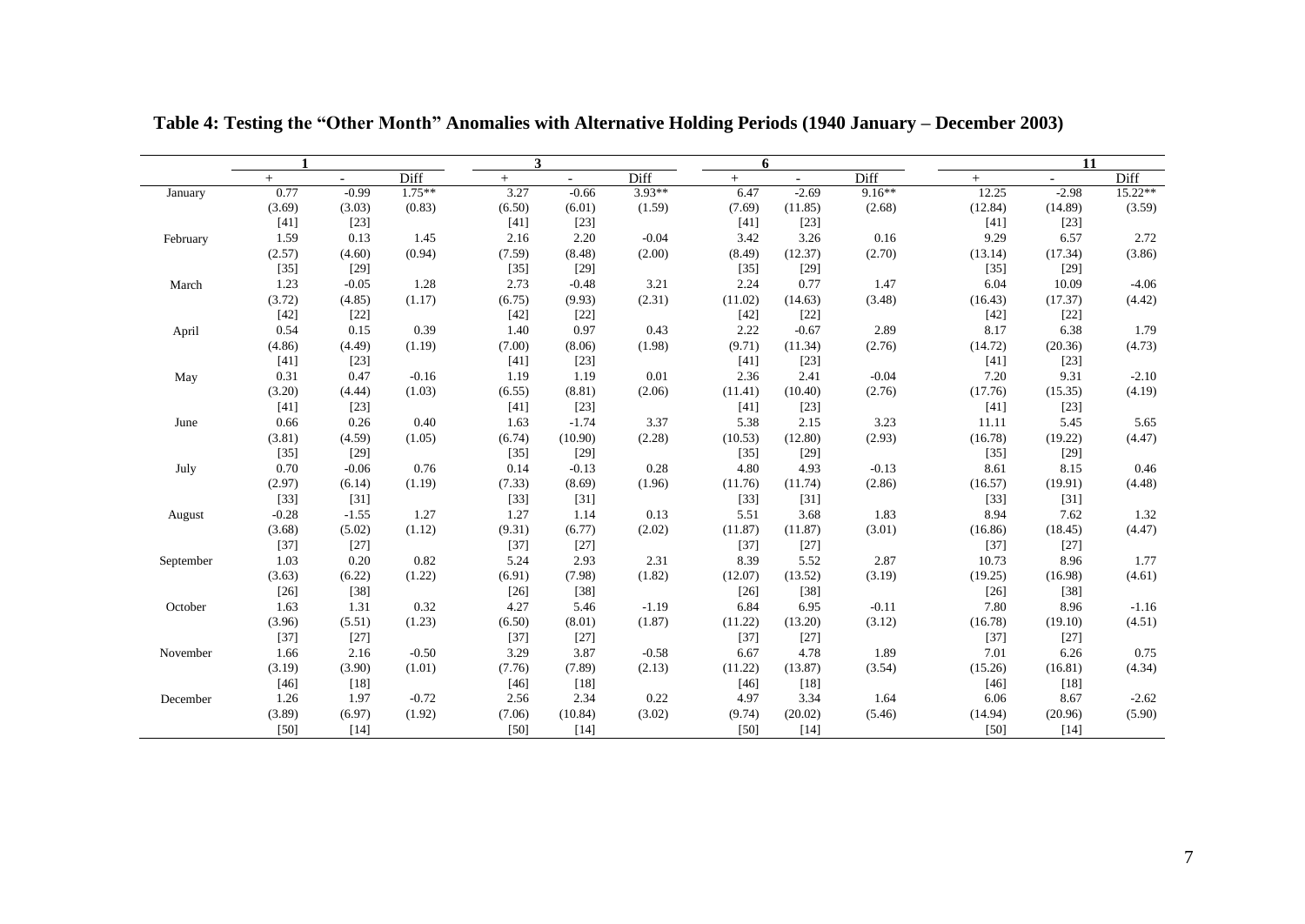For comparability with Cooper, McConnell and Ovtchinnikov (2006), we also report in Table 4 the results using the same sample period as theirs (January 1940 to December 2003) but for several holding periods besides 11 months. Consistent with them, a clear and significant pattern for the "other January" effect emerges: the spread between 11-month returns following positive and negative January returns are positive and statistically significant. However, there is nothing unique with their 11-month holding period as we find similar results when using 1-month, 3-, and 6-month holding period returns, all of which are statistically significant at the 5% level. Nevertheless, none of the subsequent k-month return spread is statistically significant for conditioning months except for January.

Note that Cooper, McConnell and Ovtchinnikov's sample begins in 1940, although French's data provide monthly US stock returns since July 1926. Table 5 assembles our results for the alternative period of July 1926 to December 2003. While some evidence for "other January" effects are still present, but only at the weaker 10% level. In addition, there is evidence for a stronger and larger "other September" effect similar to our findings over the extended sample period (July 1926 to January 2012). Thus, the alleged "other January" effect seems to be specific to the period of January 1940 to December 2003 used in Cooper, McConnell and Ovtchinnikov (2006).

Following Farley, Hinich, and McGuire (1975) and Darrat, Li, Liu and Su (2011), we further inspect the sensitivity of the alleged anomaly to changes in time periods by dividing the sample at the midpoint to maximize the empirical power of our inspection. Table 6 displays the results for the first-half period (January 1927 to June 1963), while Table 7 does the same for the second-half period (July 1963 to January 2012).

In the first sub-period, the "other January" effect does not exist for any holding period. On average, the 3-month returns following positive February returns are lower than those following negative February returns. Compared to the results over the full period, we find a strong "other September" effect for all holding periods where returns in the next couple of months following positive September returns are larger than those following negative September returns.

The results for the latter sub-period also reject the "other January" effect at the 6 month holding period, but support it at the 1-month holding period. The positive "other September" effect virtually disappears in this latter period. For other conditioning months, there are no effects for most of them, except for a positive "other April" effect for the 6 month holding period, and a negative "other August" effect for the 6-month holding period<sup>3</sup>. Again, these results persist in suggesting that the alleged "other January" effect is sample specific, lacking robustness across time and across holding periods.

<sup>&</sup>lt;sup>3</sup> Since our expanded sample includes the recent and ongoing global finance crisis, one might raise concern that our results could be driven by this important even. Therefore, we reapplied our tests over the pre-crisis period of July 1926 through December 2006. The results, available upon request, are qualitatively similar to those obtained from the full period, implying that the global financial crisis is unlikely the culprit behind our results.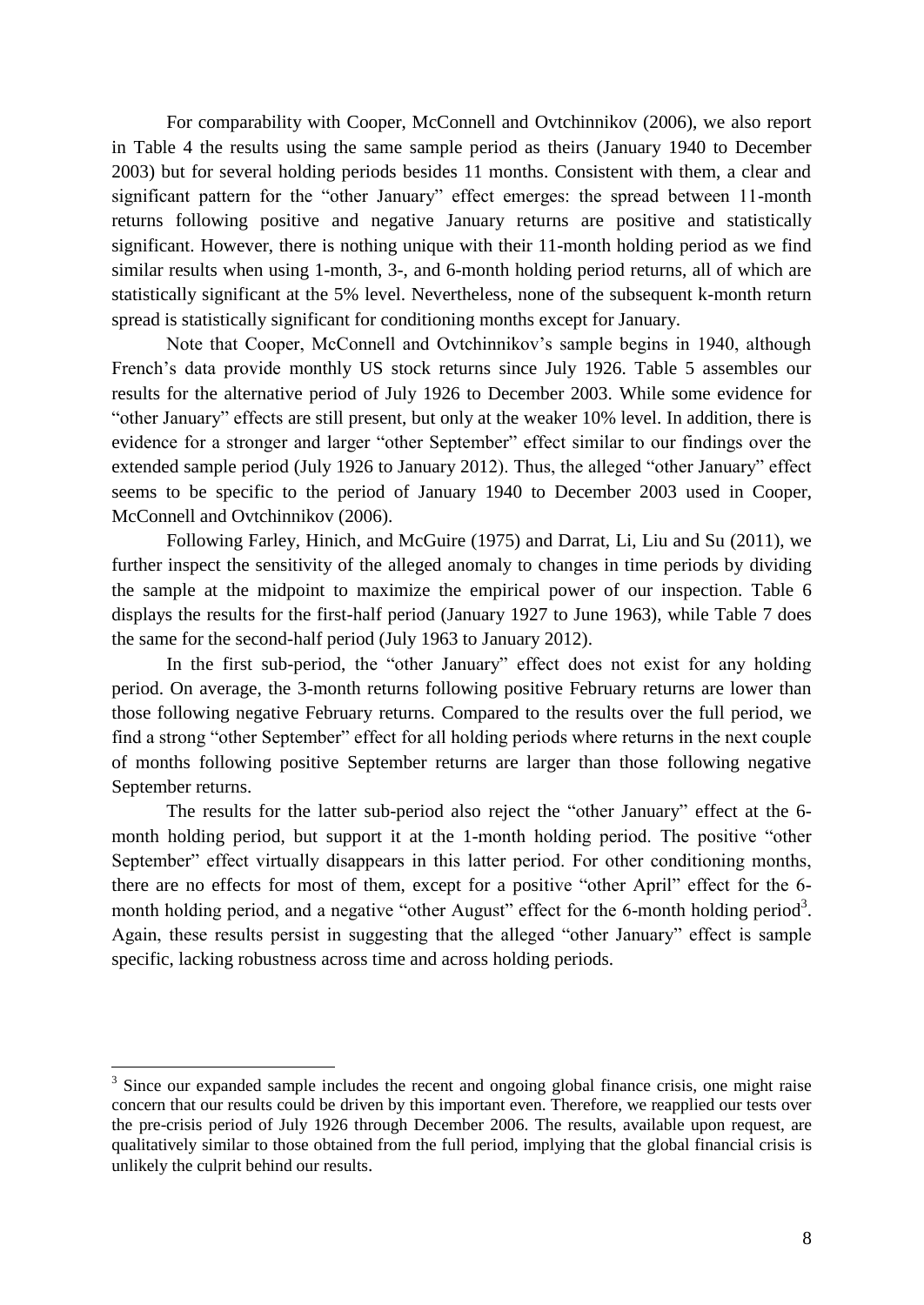|           | $\mathbf{1}$ |         |         | 3       |                |          | 6       |         |          |         | 11      |         |
|-----------|--------------|---------|---------|---------|----------------|----------|---------|---------|----------|---------|---------|---------|
|           | $^{+}$       | $\sim$  | Diff    | $+$     | $\blacksquare$ | Diff     | $+$     | $\sim$  | Diff     | $+$     | $\sim$  | Diff    |
| January   | 0.75         | $-0.47$ | 1.22    | 2.72    | $-1.00$        | $3.73**$ | 6.24    | $-1.23$ | $7.47**$ | 9.32    | 1.72    | $7.60*$ |
|           | (4.42)       | (3.25)  | (0.87)  | (7.16)  | (7.61)         | (1.75)   | (11.01) | (12.68) | (2.83)   | (19.61) | (19.09) | (4.54)  |
|           | $[49]$       | $[28]$  |         | $[49]$  | $[28]$         |          | $[49]$  | $[28]$  |          | $[49]$  | $[28]$  |         |
| February  | 0.24         | 0.34    | $-0.10$ | $-0.42$ | 4.30           | $-4.71$  | 2.42    | 7.12    | $-4.70$  | 5.89    | 11.13   | $-5.24$ |
|           | (5.41)       | (4.58)  | (1.14)  | (10.98) | (14.87)        | (3.06)   | (9.41)  | (20.65) | (3.75)   | (18.46) | (26.60) | (5.26)  |
|           | $[43]$       | $[34]$  |         | $[43]$  | $[34]$         |          | $[43]$  | $[34]$  |          | $[43]$  | $[34]$  |         |
| March     | 1.71         | $-0.41$ | 2.12    | 3.79    | $-0.33$        | 4.12     | 3.46    | 2.68    | 0.79     | 8.08    | 8.72    | $-0.64$ |
|           | (6.60)       | (6.71)  | (1.58)  | (14.61) | (13.73)        | (3.31)   | (15.49) | (19.12) | (4.09)   | (21.54) | (25.96) | (5.65)  |
|           | $[48]$       | $[29]$  |         | $[48]$  | $[29]$         |          | $[48]$  | $[29]$  |          | [48]    | $[29]$  |         |
| April     | 0.92         | $-0.95$ | 1.87    | 2.99    | 0.66           | 2.33     | 3.85    | $-1.49$ | $5.34*$  | 10.70   | 2.29    | 8.41*   |
|           | (5.64)       | (6.31)  | (1.44)  | (8.61)  | (8.95)         | (2.05)   | (11.54) | (15.37) | (3.20)   | (17.19) | (24.44) | (5.04)  |
|           | $[47]$       | $[30]$  |         | $[47]$  | $[30]$         |          | $[47]$  | $[30]$  |          | $[47]$  | $[30]$  |         |
| May       | 0.46         | 1.31    | $-0.85$ | 2.07    | 5.04           | $-2.97$  | 4.28    | 1.12    | 3.16     | 9.39    | 6.35    | 3.04    |
|           | (3.83)       | (7.20)  | (1.38)  | (6.96)  | (17.86)        | (3.34)   | (12.33) | (17.41) | (3.60)   | (17.92) | (25.82) | (5.30)  |
|           | $[47]$       | $[30]$  |         | $[47]$  | $[30]$         |          | $[47]$  | $[30]$  |          | $[47]$  | $[30]$  |         |
| June      | 0.51         | 2.06    | $-1.55$ | 1.01    | 1.49           | $-0.48$  | 4.36    | 3.53    | 0.83     | 8.72    | 7.52    | 1.20    |
|           | (4.73)       | (7.34)  | (1.44)  | (8.79)  | (17.29)        | (3.23)   | (14.28) | (17.05) | (3.62)   | (20.67) | (29.50) | (5.90)  |
|           | $[42]$       | $[35]$  |         | $[42]$  | $[35]$         |          | $[42]$  | $[35]$  |          | $[42]$  | $[35]$  |         |
| July      | 1.58         | 0.48    | 1.10    | 0.11    | $-0.94$        | 1.05     | 4.40    | 4.05    | 0.35     | 8.54    | 6.39    | 2.15    |
|           | (6.35)       | (6.29)  | (1.40)  | (9.43)  | (9.31)         | (2.09)   | (14.75) | (13.86) | (3.18)   | (22.83) | (22.90) | (5.17)  |
|           | $[44]$       | $[34]$  |         | $[44]$  | $[34]$         |          | $[44]$  | $[34]$  |          | $[44]$  | $[34]$  |         |
| August    | $-1.24$      | $-1.29$ | 0.05    | $-0.30$ | 0.68           | $-0.98$  | 3.77    | 3.14    | 0.63     | 7.57    | 6.42    | 1.16    |
|           | (5.85)       | (6.19)  | (1.40)  | (12.25) | (8.69)         | (2.40)   | (15.12) | (12.72) | (3.22)   | (21.01) | (18.15) | (4.49)  |
|           | $[48]$       | $[30]$  |         | $[48]$  | $[30]$         |          | $[48]$  | $[30]$  |          | [48]    | $[30]$  |         |
| September | 1.26         | $-1.03$ | $2.29*$ | 5.87    | 0.51           | 5.36**   | 8.87    | 2.49    | $6.39**$ | 11.78   | 7.60    | 4.18    |
|           | (3.94)       | (7.17)  | (1.26)  | (6.90)  | (10.42)        | (1.96)   | (11.89) | (15.50) | (3.10)   | (19.14) | (18.97) | (4.34)  |
|           | $[33]$       | $[45]$  |         | $[33]$  | $[45]$         |          | $[33]$  | $[45]$  |          | $[33]$  | $[45]$  |         |
| October   | 1.66         | 0.83    | 0.83    | 4.14    | 4.62           | $-0.48$  | 5.46    | 6.71    | $-1.25$  | 7.68    | 8.93    | $-1.25$ |
|           | (4.44)       | (6.13)  | (1.22)  | (8.05)  | (8.86)         | (1.91)   | (13.32) | (13.33) | (3.00)   | (17.32) | (22.04) | (4.49)  |
|           | $[42]$       | $[36]$  |         | $[42]$  | $[36]$         |          | $[42]$  | $[36]$  |          | $[42]$  | $[36]$  |         |
| November  | 1.68         | 1.06    | 0.62    | 3.58    | 2.91           | 0.67     | 6.56    | 1.88    | 4.67     | 7.49    | 4.18    | 3.30    |
|           | (3.02)       | (5.10)  | (1.09)  | (7.61)  | (7.89)         | (1.87)   | (10.76) | (20.62) | (4.24)   | (16.22) | (20.33) | (4.53)  |
|           | $[53]$       | $[25]$  |         | $[53]$  | $[25]$         |          | $[53]$  | $[25]$  |          | $[53]$  | $[25]$  |         |
| December  | 1.39         | 1.95    | $-0.56$ | 2.46    | 0.98           | 1.48     | 5.19    | 0.85    | 4.35     | 6.65    | 5.55    | 1.10    |
|           | (4.15)       | (6.42)  | (1.64)  | (7.50)  | (11.44)        | (2.87)   | (12.81) | (21.09) | (5.35)   | (18.08) | (22.78) | (5.95)  |
|           | [61]         | $[17]$  |         | [61]    | $[17]$         |          | [61]    | $[17]$  |          | [61]    | $[17]$  |         |

**Table 5: Testing the "Other Month" Anomalies (1926 July – December 2003)**

*Notes*: See notes to Table 2.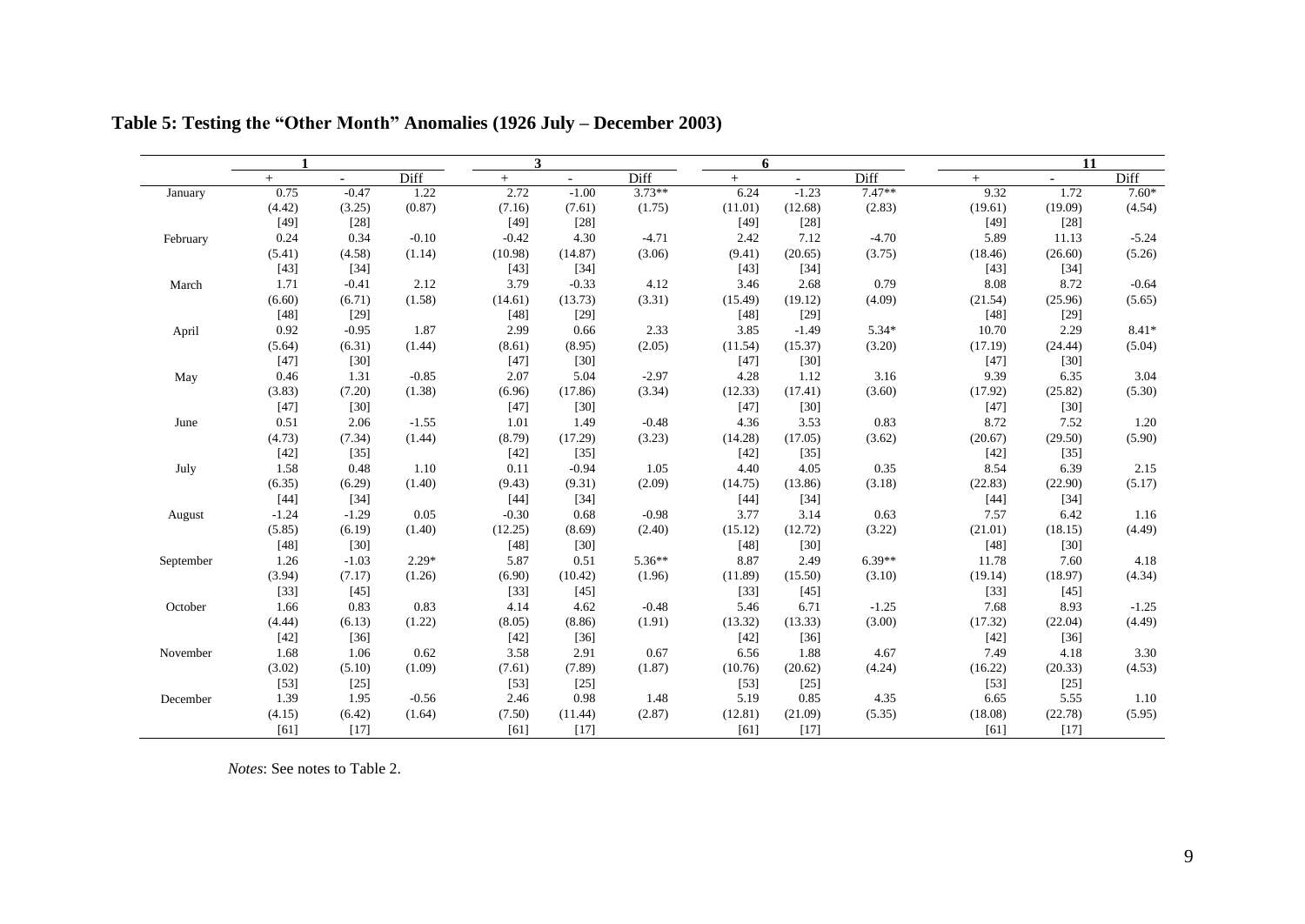|           | $\mathbf 1$ |                          |           | 3       |                          |            | 6       |         |           |         | 11                       |           |
|-----------|-------------|--------------------------|-----------|---------|--------------------------|------------|---------|---------|-----------|---------|--------------------------|-----------|
|           | $+$         | $\overline{\phantom{a}}$ | Diff      | $+$     | $\overline{\phantom{a}}$ | Diff       | $+$     | $\sim$  | Diff      | $+$     | $\overline{\phantom{a}}$ | Diff      |
| January   | 0.45        | 0.71                     | $-0.26$   | 2.12    | $-0.40$                  | 2.53       | 7.08    | 2.71    | 4.37      | 10.05   | 8.13                     | 1.92      |
|           | (4.95)      | (2.98)                   | (1.26)    | (7.88)  | (9.49)                   | (3.00)     | (13.38) | (12.39) | (4.29)    | (25.87) | (19.13)                  | (7.42)    |
|           | $[24]$      | $[13]$                   |           | $[24]$  | $[13]$                   |            | $[24]$  | $[13]$  |           | $[24]$  | $[13]$                   |           |
| February  | $-1.37$     | 1.87                     | $-3.24*$  | $-3.21$ | 8.01                     | $-11.22**$ | 2.98    | 13.48   | $-10.49$  | 5.00    | 19.38                    | $-14.38$  |
|           | (7.14)      | (4.16)                   | (1.85)    | (14.01) | (19.61)                  | (5.69)     | (10.97) | (24.89) | (6.38)    | (24.21) | (32.08)                  | (9.22)    |
|           | $[21]$      | $[16]$                   |           | $[21]$  | $[16]$                   |            | $[21]$  | $[16]$  |           | $[21]$  | $[16]$                   |           |
| March     | 2.26        | $-1.03$                  | 3.29      | 5.26    | 0.14                     | 5.12       | 6.16    | 6.03    | 0.12      | 12.87   | 10.21                    | 2.66      |
|           | (8.81)      | (8.22)                   | (2.81)    | (20.45) | (16.82)                  | (6.07)     | (18.84) | (21.87) | (6.60)    | (26.41) | (32.66)                  | (9.83)    |
|           | $[22]$      | $[15]$                   |           | $[22]$  | $[15]$                   |            | $[22]$  | $[15]$  |           | $[22]$  | $[15]$                   |           |
| April     | 1.46        | $-1.57$                  | 3.03      | 5.40    | 2.80                     | 2.60       | 6.37    | 1.54    | 4.83      | 14.67   | 5.06                     | 9.61      |
|           | (7.69)      | (7.61)                   | (2.56)    | (9.30)  | (9.90)                   | (3.18)     | (13.50) | (18.81) | (5.35)    | (20.47) | (29.14)                  | (8.26)    |
|           | $[21]$      | [16]                     |           | $[21]$  | $[16]$                   |            | [21]    | [16]    |           | $[21]$  | $[16]$                   |           |
| May       | 0.98        | 2.55                     | $-1.57$   | 3.52    | 12.78                    | $-9.25$    | 7.50    | 2.49    | 5.02      | 15.22   | 4.69                     | 10.53     |
|           | (4.49)      | (9.99)                   | (2.74)    | (6.80)  | (23.36)                  | (6.30)     | (12.92) | (24.07) | (6.92)    | (19.15) | (35.17)                  | (10.02)   |
|           | $[24]$      | $[13]$                   |           | $[24]$  | $[13]$                   |            | $[24]$  | $[13]$  |           | $[24]$  | $[13]$                   |           |
| June      | 1.27        | 5.01                     | $-3.73$   | 1.84    | 5.88                     | $-4.05$    | 6.50    | 6.03    | 0.46      | 11.68   | 10.54                    | 1.14      |
|           | (5.46)      | (8.69)                   | (2.46)    | (10.33) | (21.77)                  | (5.85)     | (17.82) | (21.01) | (6.44)    | (26.28) | (38.45)                  | (11.01)   |
|           | $[21]$      | $[16]$                   |           | $[21]$  | $[16]$                   |            | $[21]$  | $[16]$  |           | $[21]$  | $[16]$                   |           |
| July      | 1.77        | 2.68                     | $-0.90$   | 0.43    | $-2.88$                  | 3.31       | 5.13    | 3.03    | 2.10      | 10.44   | 4.32                     | 6.12      |
|           | (7.70)      | (5.11)                   | (2.12)    | (10.45) | (11.79)                  | (4.12)     | (16.67) | (20.26) | (7.01)    | (26.83) | (30.29)                  | (10.85)   |
|           | $[28]$      | $[9]$                    |           | $[28]$  | $[9]$                    |            | $[28]$  | [9]     |           | $[28]$  | $[9]$                    |           |
| August    | $-1.61$     | $-1.64$                  | 0.02      | $-0.26$ | $-1.59$                  | 1.33       | 4.91    | $-0.56$ | 5.47      | 10.52   | 4.92                     | 5.60      |
|           | (7.35)      | (7.62)                   | (2.59)    | (13.80) | (11.68)                  | (4.31)     | (17.68) | (14.35) | (5.42)    | (24.14) | (17.80)                  | (6.98)    |
|           | $[25]$      | $[12]$                   |           | $[25]$  | $[12]$                   |            | $[25]$  | $[12]$  |           | $[25]$  | $[12]$                   |           |
| September | 1.95        | $-2.81$                  | $4.76***$ | 7.83    | $-2.11$                  | 9.95**     | 12.43   | $-1.89$ | $14.32**$ | 19.21   | 5.63                     | $13.57**$ |
|           | (3.90)      | (6.58)                   | (1.72)    | (5.69)  | (11.83)                  | (3.00)     | (10.85) | (15.28) | (4.23)    | (15.55) | (19.65)                  | (5.67)    |
|           | $[17]$      | [20]                     |           | $[17]$  | $[20]$                   |            | $[17]$  | $[20]$  |           | $[17]$  | [20]                     |           |
| October   | 1.05        | 1.50                     | $-0.45$   | 3.45    | 5.44                     | $-1.98$    | 4.09    | 7.93    | $-3.84$   | 8.77    | 12.91                    | $-4.14$   |
|           | (5.03)      | (6.58)                   | (1.86)    | (10.26) | (9.55)                   | (3.16)     | (16.75) | (13.62) | (4.93)    | (19.31) | (22.43)                  | (6.69)    |
|           | $[17]$      | $[20]$                   |           | $[17]$  | $[20]$                   |            | [17]    | $[20]$  |           | $[17]$  | $[20]$                   |           |
| November  | 2.57        | $-0.32$                  | 2.89*     | 5.52    | $-0.36$                  | 5.89**     | 8.90    | $-2.44$ | 11.34     | 11.42   | 3.50                     | 7.91      |
|           | (2.36)      | (5.95)                   | (1.71)    | (6.46)  | (7.04)                   | (2.33)     | (10.89) | (25.50) | (7.22)    | (18.26) | (22.46)                  | (7.20)    |
|           | $[25]$      | $[12]$                   |           | $[25]$  | $[12]$                   |            | $[25]$  | $[12]$  |           | $[25]$  | $[12]$                   |           |
| December  | 1.35        | 1.75                     | $-0.40$   | 2.76    | $-1.41$                  | 4.17       | 6.64    | $-3.59$ | 10.24     | 9.05    | 6.77                     | 2.28      |
|           | (4.46)      | (3.70)                   | (1.52)    | (7.59)  | (11.00)                  | (4.02)     | (15.09) | (22.18) | (8.36)    | (20.11) | (29.13)                  | (10.99)   |
|           | [30]        | $[7]$                    |           | $[30]$  | $[7]$                    |            | $[30]$  | $[7]$   |           | $[30]$  | $[7]$                    |           |

**Table 6: Testing the "Other Month" Anomalies (Midpoint Break: July 1926 – June 1963)**

*Notes*: See notes to Table 2.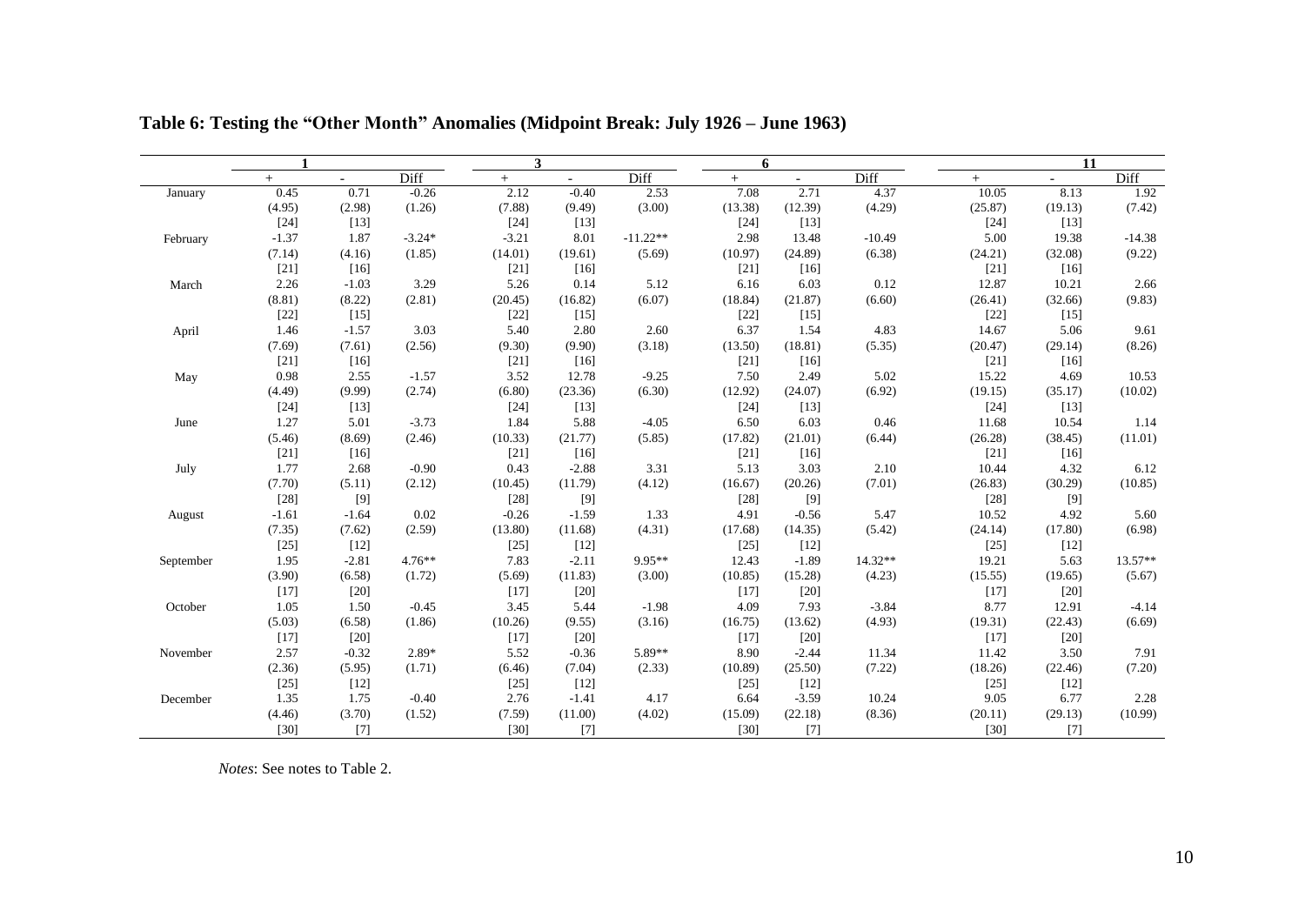|           | $\mathbf{1}$ |                          |          | 3       |         |         | 6       |         |          |         | 11                       |         |
|-----------|--------------|--------------------------|----------|---------|---------|---------|---------|---------|----------|---------|--------------------------|---------|
|           | $+$          | $\overline{\phantom{0}}$ | Diff     | $+$     | $ \,$   | Diff    | $+$     | $\sim$  | Diff     | $+$     | $\overline{\phantom{a}}$ | Diff    |
| January   | 1.00         | $-1.54$                  | $2.53**$ | 3.17    | $-0.17$ | $3.34*$ | 4.56    | $-2.08$ | $6.64**$ | 7.95    | $-1.09$                  | $9.04*$ |
|           | (3.73)       | (3.79)                   | (1.08)   | (6.16)  | (6.42)  | (1.85)  | (8.06)  | (13.11) | (3.28)   | (10.71) | (21.46)                  | (5.12)  |
|           | $[29]$       | $[19]$                   |          | $[29]$  | $[19]$  |         | $[29]$  | $[19]$  |          | $[29]$  | $[19]$                   |         |
| February  | 1.64         | $-0.38$                  | $2.02*$  | 1.82    | 2.72    | $-0.90$ | 1.12    | 3.19    | $-2.07$  | 6.96    | 3.97                     | 2.99    |
|           | (2.46)       | (4.68)                   | (1.07)   | (5.84)  | (9.52)  | (2.32)  | (7.62)  | (15.86) | (3.65)   | (10.63) | (22.04)                  | (4.96)  |
|           | $[26]$       | $[22]$                   |          | $[26]$  | $[22]$  |         | $[26]$  | $[22]$  |          | $[26]$  | $[22]$                   |         |
| March     | 1.71         | 0.20                     | 1.51     | 2.41    | $-0.62$ | 3.04    | 1.88    | $-1.16$ | 3.04     | 5.56    | 4.34                     | 1.22    |
|           | (4.09)       | (4.62)                   | (1.32)   | (7.40)  | (9.09)  | (2.51)  | (13.17) | (14.47) | (4.13)   | (16.79) | (20.06)                  | (5.66)  |
|           | $[31]$       | $[17]$                   |          | $[31]$  | $[17]$  |         | $[31]$  | $[17]$  |          | $[30]$  | $[17]$                   |         |
| April     | 0.38         | 0.10                     | 0.28     | 0.51    | $-1.05$ | 1.56    | 1.11    | $-3.75$ | 4.86     | 6.51    | 0.77                     | 5.73    |
|           | (3.65)       | (4.38)                   | (1.24)   | (7.76)  | (7.30)  | (2.21)  | (11.11) | (9.64)  | (3.02)   | (16.88) | (17.61)                  | (5.30)  |
|           | $[32]$       | [16]                     |          | $[32]$  | $[16]$  |         | $[32]$  | [16]    |          | $[31]$  | $[16]$                   |         |
| May       | $-0.32$      | $-0.07$                  | $-0.25$  | 0.48    | $-1.32$ | 1.79    | 0.38    | 0.60    | $-0.22$  | 2.82    | 9.09                     | $-6.27$ |
|           | (3.16)       | (4.00)                   | (1.06)   | (6.95)  | (8.63)  | (2.26)  | (13.13) | (10.38) | (3.30)   | (16.66) | (16.49)                  | (4.84)  |
|           | $[28]$       | $[20]$                   |          | $[28]$  | $[20]$  |         | $[28]$  | $[20]$  |          | $[28]$  | $[19]$                   |         |
| June      | $-0.22$      | $-0.02$                  | $-0.20$  | 0.25    | $-1.43$ | 1.69    | 2.62    | 1.74    | 0.88     | 5.86    | 5.69                     | 0.16    |
|           | (3.86)       | (4.94)                   | (1.24)   | (6.81)  | (11.77) | (2.66)  | (9.19)  | (14.96) | (3.47)   | (12.33) | (20.51)                  | (4.77)  |
|           | $[23]$       | $[25]$                   |          | $[23]$  | $[25]$  |         | $[23]$  | $[25]$  |          | $[23]$  | $[24]$                   |         |
| July      | 0.92         | $-0.32$                  | 1.24     | 0.19    | $-0.60$ | 0.79    | 4.40    | 3.01    | 1.39     | 6.15    | 5.84                     | 0.31    |
|           | (3.05)       | (6.10)                   | (1.27)   | (7.33)  | (9.28)  | (2.34)  | (10.76) | (12.93) | (3.35)   | (12.95) | (20.19)                  | (4.68)  |
|           | $[19]$       | $[30]$                   |          | $[19]$  | $[30]$  |         | $[19]$  | $[30]$  |          | $[19]$  | $[29]$                   |         |
| August    | $-0.61$      | $-0.83$                  | 0.21     | $-0.62$ | 2.73    | $-3.35$ | 1.26    | 6.78    | $-5.52$  | 3.73    | 8.11                     | $-4.38$ |
|           | (4.07)       | (5.62)                   | (1.38)   | (11.77) | (6.01)  | (2.54)  | (14.31) | (11.87) | (3.72)   | (16.62) | (18.31)                  | (5.06)  |
|           | $[28]$       | $[21]$                   |          | $[28]$  | $[21]$  |         | $[28]$  | $[20]$  |          | $[28]$  | $[20]$                   |         |
| September | 0.66         | 0.11                     | 0.54     | 4.15    | 1.95    | 2.20    | 5.41    | 4.55    | 0.86     | 3.83    | 8.46                     | $-4.63$ |
|           | (3.64)       | (8.33)                   | (1.74)   | (7.04)  | (10.09) | (2.35)  | (11.48) | (16.48) | (3.97)   | (17.47) | (18.65)                  | (5.11)  |
|           | $[22]$       | $[27]$                   |          | $[22]$  | $[27]$  |         | $[22]$  | $[26]$  |          | $[22]$  | $[26]$                   |         |
| October   | 1.77         | 0.04                     | 1.74     | 4.24    | 2.95    | 1.29    | 6.05    | 5.47    | 0.57     | 5.69    | 5.45                     | 0.24    |
|           | (3.98)       | (5.74)                   | (1.46)   | (6.58)  | (8.50)  | (2.24)  | (10.64) | (12.79) | (3.46)   | (16.33) | (19.70)                  | (5.32)  |
|           | $[30]$       | $[19]$                   |          | $[30]$  | [19]    |         | $[29]$  | [19]    |          | $[29]$  | $[19]$                   |         |
| November  | 1.16         | 2.01                     | $-0.85$  | 2.24    | 3.50    | $-1.27$ | 4.68    | 5.44    | $-0.76$  | 4.63    | 3.32                     | 1.31    |
|           | (3.29)       | (3.66)                   | (1.05)   | (7.82)  | (9.64)  | (2.76)  | (9.78)  | (13.96) | (3.79)   | (12.60) | (21.29)                  | (5.61)  |
|           | $[33]$       | $[16]$                   |          | $[33]$  | $[15]$  |         | $[33]$  | $[15]$  |          | $[33]$  | $[15]$                   |         |
| December  | 1.12         | 1.32                     | $-0.20$  | 1.96    | 1.52    | 0.44    | 3.53    | 2.59    | 0.94     | 5.12    | 0.53                     | 4.59    |
|           | (4.03)       | (8.03)                   | (2.45)   | (7.27)  | (12.00) | (3.70)  | (9.49)  | (20.34) | (6.21)   | (15.08) | (22.61)                  | (7.09)  |
|           | $[38]$       | $[11]$                   |          | $[37]$  | $[11]$  |         | $[37]$  | $[11]$  |          | $[37]$  | $[11]$                   |         |

**Table 7: Testing the "Other Month" Anomalies (Midpoint Break: July 1963 – January 2012)**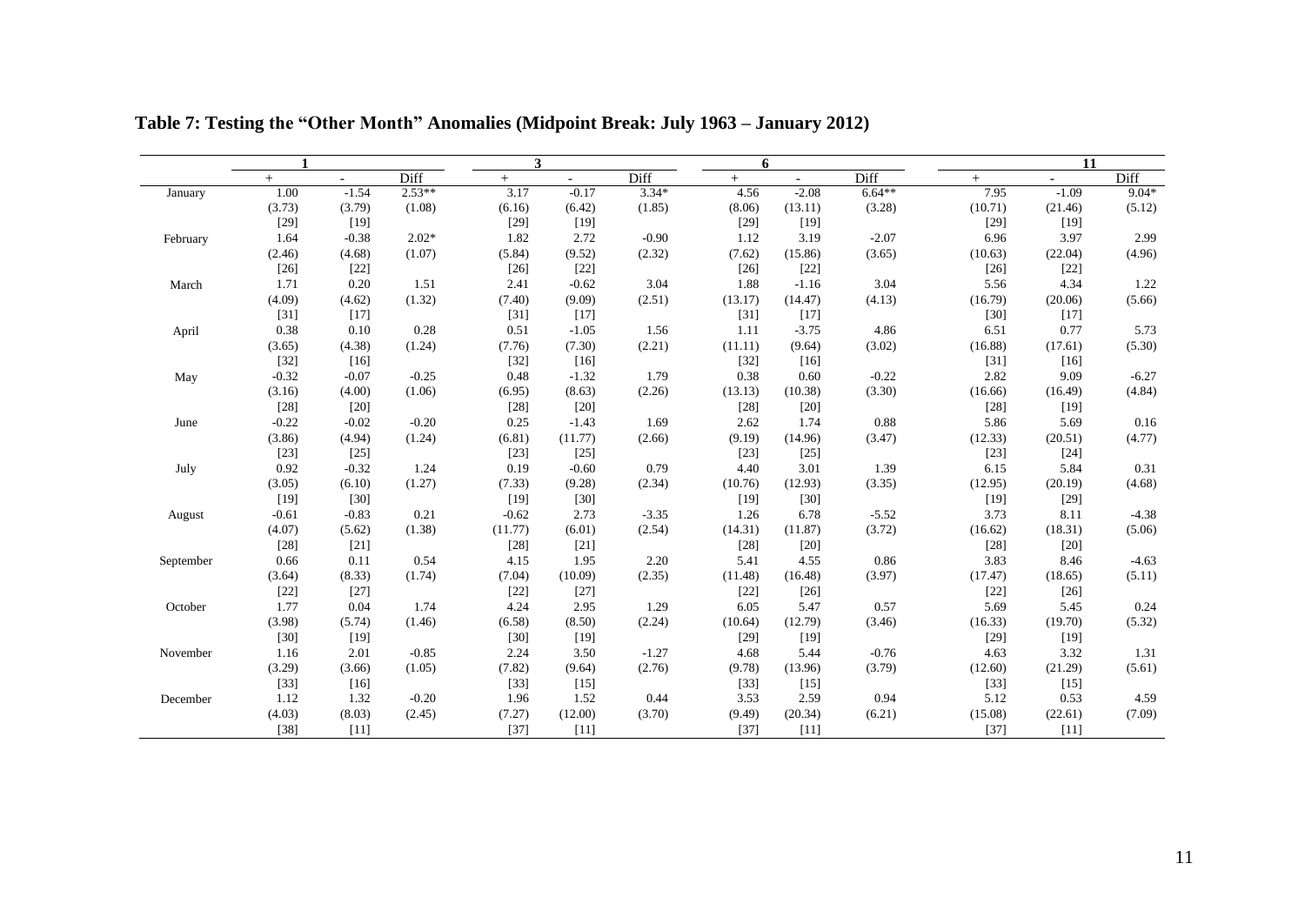Next, we investigate whether the "other January" anomaly is due to momentum or contrarian strategies. Consider for example the month of January 2011. If stock prices fell from July to December 2010, fund managers may sell the losing stocks to realize capital gains, and buy them back some time later in 2011. Hence, the January and the subsequent 11 month returns would be negatively related to the July-December return in the previous year. This is the contrarian argument for the "other January" anomaly. However, the "other January" anomaly can also be related to the momentum strategy. If stock prices rise from July to December 2010, fund manager may continue to buy in 2011, in anticipation that prices will continue to rise. Thus, January and the subsequent 11-month returns would be positively related to the July-December return in the previous year.

Table 8 tests whether the "other January" anomaly is related to the contrarian or the momentum strategies. The table presents the regression results on the 11-month buy-and-hold returns from February to December against the returns in January, and also the stock returns from July to December from the previous year along with their interaction term. The coefficients for the January return and the interaction term are significantly positive for the sub-periods 1940-2003 and 1963-2011, but not for any other sub-periods. Thus, there is some evidence indicating that the "other January" effect may be related to the momentum strategy.

| Regression |                |                |                | $r2_{-}12_{t} = a_{0} + a_{1} * r1_{t} + a_{2} * mom_{t} + a_{3} * (r1_{t} * mom_{t}) + e_{t}$ |  |
|------------|----------------|----------------|----------------|------------------------------------------------------------------------------------------------|--|
|            | a <sub>0</sub> | a <sub>1</sub> | a <sub>2</sub> | $a_3$                                                                                          |  |
| 1927-2011  | $5.40**$       | 0.26           | 0.09           | $0.05**$                                                                                       |  |
|            | (2.67)         | (0.55)         | (0.44)         | (2.03)                                                                                         |  |
| 1940-2003  | 5.97**         | $0.99**$       | $-0.13$        | $0.05*$                                                                                        |  |
|            | (2.90)         | (3.07)         | $(-0.86)$      | (1.91)                                                                                         |  |
| 1927-2003  | $5.08**$       | 0.31           | 0.18           | 0.03                                                                                           |  |
|            | (2.30)         | (0.64)         | (0.78)         | (1.17)                                                                                         |  |
|            | $8.05**$       | $-0.83$        | 0.23           | 0.05                                                                                           |  |
| 1927-1963  | (2.77)         | $(-0.79)$      | (0.81)         | (1.36)                                                                                         |  |
|            | $4.02**$       | $0.87**$       | $-0.19*$       | $0.07**$                                                                                       |  |
| 1964-2011  | (2.04)         | (2.48)         | $(-1.80)$      | (3.01)                                                                                         |  |
|            |                |                |                |                                                                                                |  |

**Table 8: Explaining the "Other January" Effect: Do Contrarian or Momentum Strategies Matter?**

*Notes*: See notes to Table 2. R2\_12 is the holding period return from February to December. r1 is the January return. Mom is the holding period return from last July to last December. Newey-West adjusted t-statistics (with 4 lags) are in parentheses below the regression coefficients. \*\* and \* denote statistical significance at the 5% and 10% levels, respectively.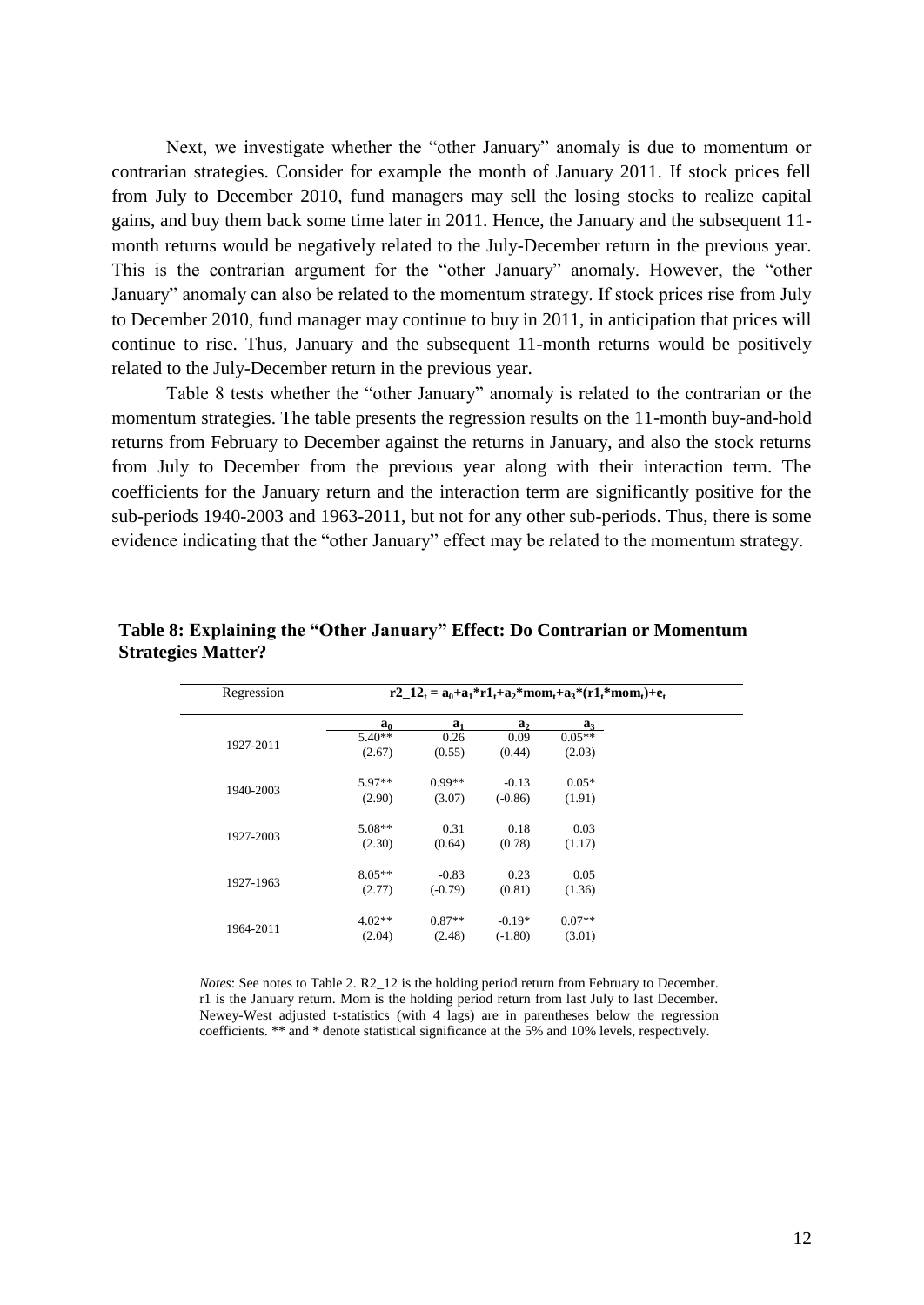We also investigate in Table 9 if there is any time trend in the "other January" effect for the 1-, 3-, 6- and 11-month holding periods over the full sample. Regression 1 contains the results of the holding period returns against January return and its interaction term with a 1963 dummy variable (equals to 1 for the year 1963 and after and 0 otherwise). The results exhibit no statistical significance for the interaction term between January return and the post-1962 dummy for all holding periods. Regression 2 suggests only marginal significance for the interaction term between January return and the time trend variable. These results fail to support any significance for the presence time trends in the "other January" effect.

| Regression 1 |                    |                    | $HPR_t = a_0 + a_1 * r1_t + a_2 * (r1_t * dum1963_t) + e_t$   |  |
|--------------|--------------------|--------------------|---------------------------------------------------------------|--|
|              | a <sub>0</sub>     | a <sub>1</sub>     | a <sub>2</sub>                                                |  |
| HPR1         | 0.04               | 0.12               | 0.07                                                          |  |
|              | (0.12)             | (1.21)             | (0.51)                                                        |  |
| HPR3         | $1.28*$            | 0.24               | 0.01                                                          |  |
|              | (1.67)             | (0.85)             | (0.02)                                                        |  |
|              | $3.21**$           | $-0.03$            | 0.49                                                          |  |
| HPR6         | (2.38)             | $(-0.05)$          | (0.82)                                                        |  |
|              | $6.49**$           | $-0.40$            | 0.83                                                          |  |
| HPR11        | (3.54)             | $(-0.36)$          | (0.71)                                                        |  |
|              |                    |                    |                                                               |  |
| Regression 2 |                    |                    | $HPR_t = a_0 + a_1 * r1_t + a_2 * (r1_t * trend1963_t) + e_t$ |  |
|              |                    |                    | a <sub>2</sub>                                                |  |
|              | $\frac{a_0}{0.07}$ | $\frac{a_1}{0.11}$ | 0.00                                                          |  |
| HPR1         | (0.19)             | (1.22)             | (0.61)                                                        |  |
|              | 1.14               | $0.47*$            | $-0.02*$                                                      |  |
| HPR3         | (1.56)             | (1.87)             | $(-1.66)$                                                     |  |
|              | $3.08**$           | 0.39               | $-0.01$                                                       |  |
| HPR6         | (2.24)             | (0.77)             | $(-0.31)$                                                     |  |
| HPR11        | $6.42**$           | 0.07               | 0.01                                                          |  |

**Table 9: Explaining the "Other January" Effect: Is There Any Time trend?**

*Notes*: See notes to Tables 2 and 8. HPR denotes holding period return, (HPR1, HPR3, HPR6, HPR11) are for holding period of 1, 3, 6, and 11 months, respectively. Dum1963 is a dummy variable if the year is greater than or equal to 1963. Trend1963 is a time-trend variable for the year 1963.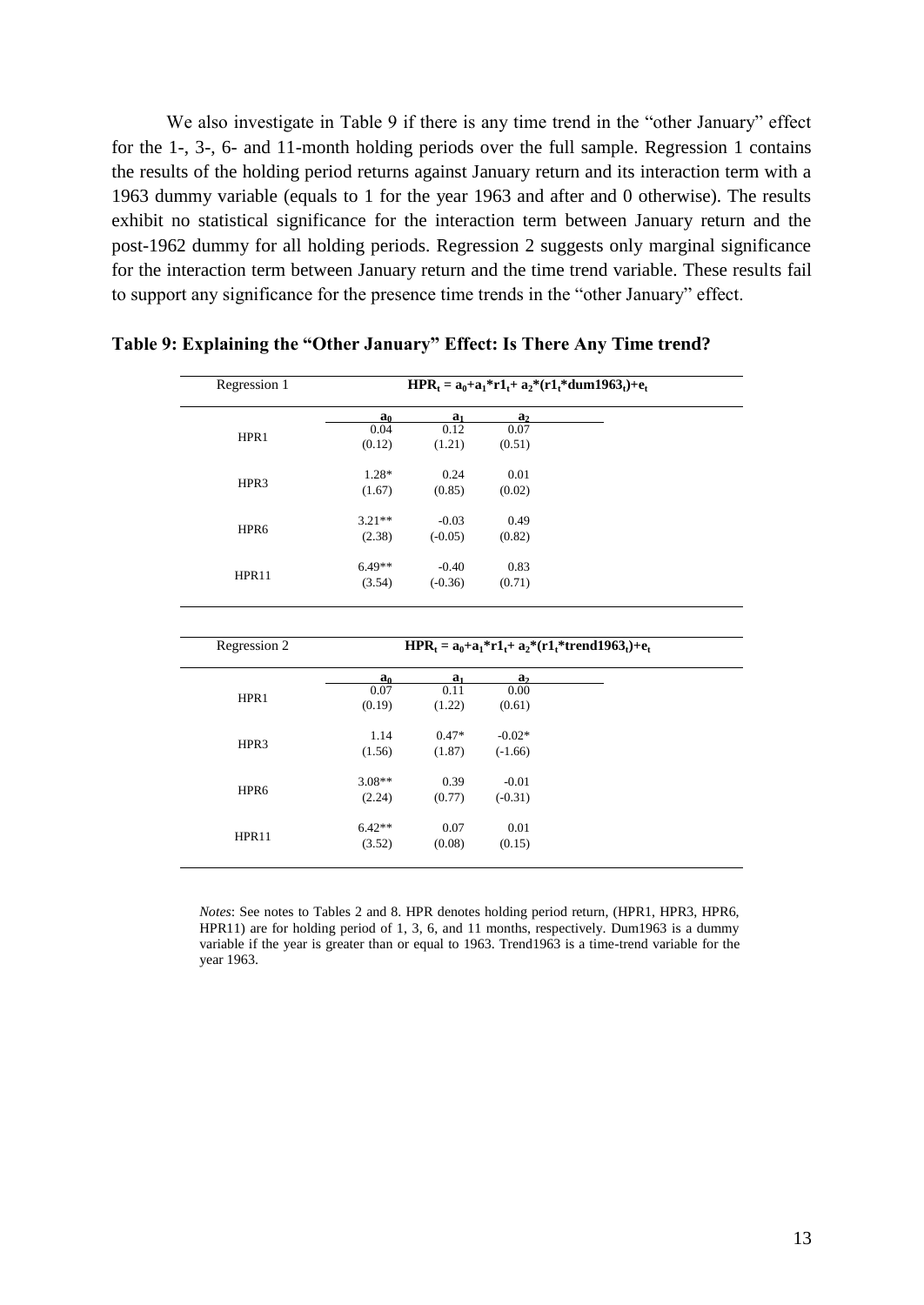# **5. Conclusion**

This paper revisits Cooper, McConnell, and Ovtchinnikov's (2006) support for the "other January" anomaly in the US market whereby the 11-month holding period returns following positive January returns are on average higher than those 11 months following negative January returns. Under this scenario, January returns can predict the subsequent 11 month holding period returns.

We re-examine this anomaly in the US stock market over the extended period from July 1926 to January 2012. Within the period of January 1940 to December 2003 originally used by Cooper, McConnell, and Ovtchinnikov, we find support for the alleged "other January" effect for the 11-month holding period as well as for other alternative holding periods (1, 3, and 6). However, this anomaly disappears in the expanded period of July 1926 to January 2012. The results from this expanded sample consistently suggest that the 11 month returns following positive January returns are not statistically different from those following negative January returns. We find the 6-month stock returns following positive January returns are higher than those following negative January returns. This finding suggests that there is a momentum in the first 6 months which then reverts in the following 5 months. Moreover, this alleged anomaly is not unique with the month of January as similar and perhaps stronger results emerged for other months, particularly February and September. Our results cast further doubt on Cooper, McConnell, and Ovtchinnikov's "other January" effect and suggest that not only this alleged anomaly lacks support from non-US international markets as several recent studies suggest, but also that the alleged anomaly is sample-period sensitive and is not unique with the month of January.

# **Acknowledgements**

Bin Li thanks Griffith Business School for financial support under the 2012 Griffith Business School Internal Researcher Grant. The authors wish to thank the Editor and two anonymous reviewers for several useful comments. The usual disclaimer applies.